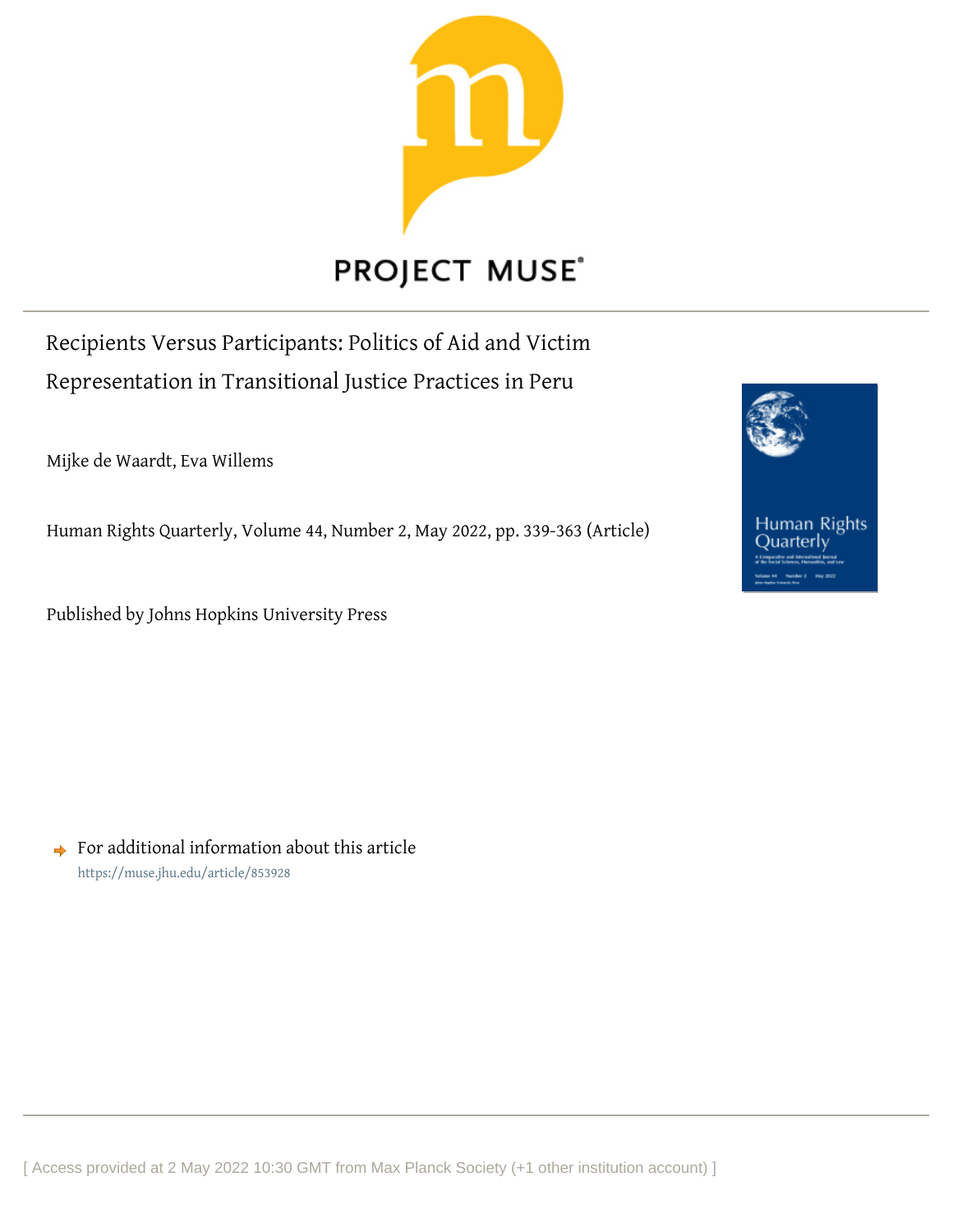# **Recipients Versus Participants: Politics of Aid and Victim Representation in Transitional Justice Practices in Peru**

*Mijke de Waardt & Eva Willems*

# **ABSTRACT**

This article examines how features of international development cooperation are reproduced within international networks of stakeholders in transitional justice (TJ) processes aimed at seeking redress for victims of mass atrocities. To answer this question, the authors analyze interactions between survivors of the Peruvian internal armed conflict and (inter)national development and human rights NGOs involved in the TJ process. The article identifies four features of international development cooperation and scrutinizes the respective ways in which they challenge the reciprocal linkages between NGOs and victim-groups in post-conflict settings: asymmetrical relationships, ephemeral agenda-setting processes, paternalism, and socio-geographical concentration of development interventions. We show how these four features influence representations of victimhood as well as the extent to which survivors can formulate their demands and priorities.

# **I. INTRODUCTION**

Since the late twentieth century, transitional justice (TJ) has been the dominant paradigm for dealing with the legacies of mass violence in post-conflict and post-dictatorial societies. By now, TJ's initial focus on accountability and victims' civil and political rights has broadened, opening up to economic,

*Mijke de Waardt*, Academic Researcher, Victimology & Transitional Justice, the Netherlands Institute for the Study of Crime and Law Enforcement (NSCR), mdewaardt@gmail.com.

*Eva Willems*, Postdoctoral researcher, Center for Conflict Studies, Philipps-University Marburg, eva.willems@uni-marburg.de.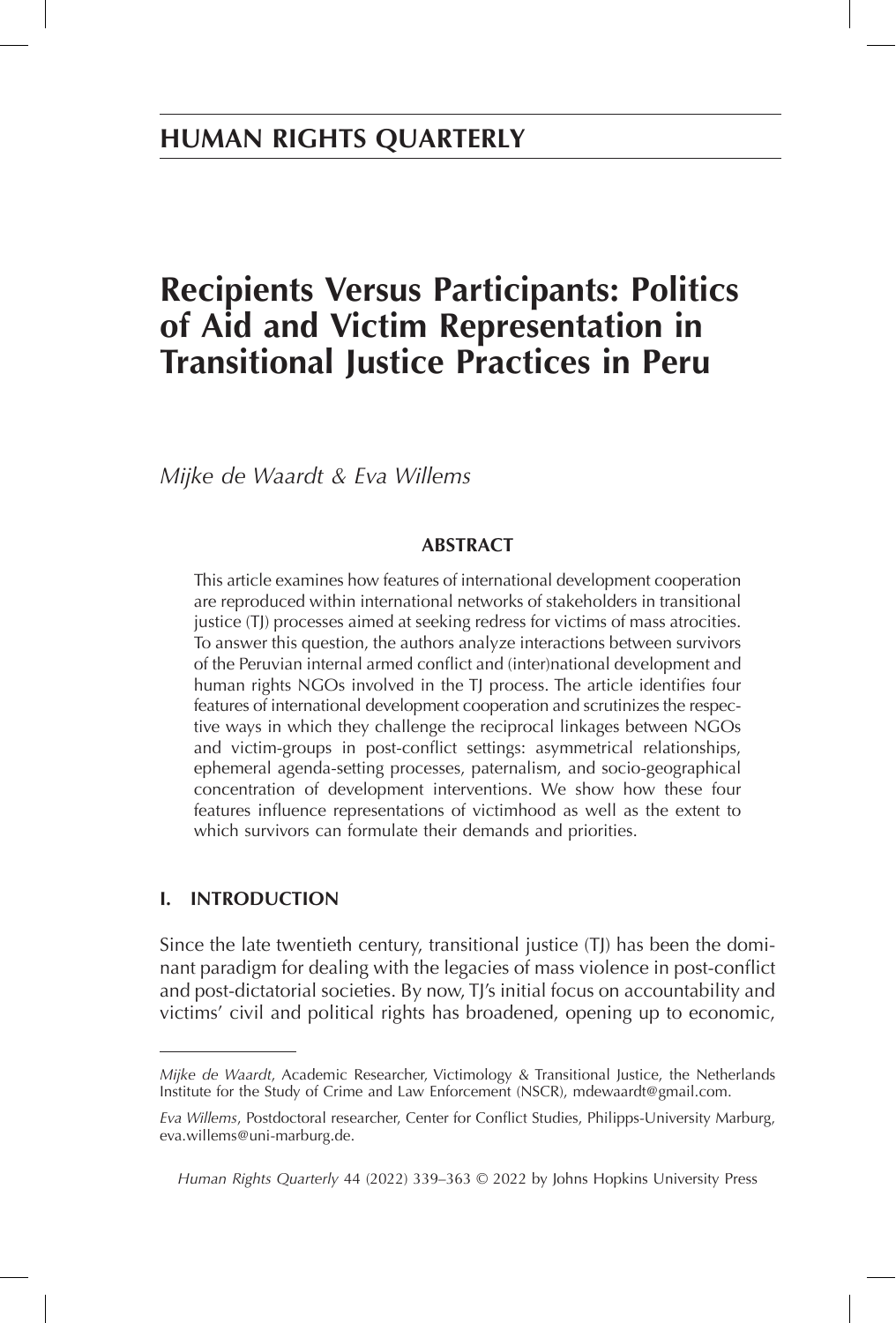social and cultural rights.<sup>1</sup> Next to punitive justice, its toolkit includes a wide range of strategies concerning social, restorative, transformative, and distributive justice.<sup>2</sup> Scholars such as Rama Mani, Pablo de Greiff, and Roger Duthie have, in this respect, emphasized the link between TJ and development objectives in post-conflict societies.<sup>3</sup>

While they are mostly considered as separate fields, TJ and development share conceptual and ideological underpinnings based on human rights and humanitarianism, as well as policy agendas within overlapping international donor support chains, and intersecting domestic networks of non-state actors in post-conflict societies.<sup>4</sup> In contexts where governments are unlikely to support civil society organizations advocating for recognition of and redress for human rights violations, technical, moral, and financial support of international donors plays an important role in their continued existence.<sup>5</sup>

Despite the close links between the two fields of study and practice, scholarly debates have been mainly centered around normative assumptions about how TJ's end goals can be best connected to development objectives. Only few empirical studies have focused on the intersecting networks of TJ and development actors in the implementation of post-conflict justice efforts, mostly by shedding light on the international financing of large operations such as war crime tribunals and truth commissions.<sup>6</sup> To discern how priorities are defined in post-conflict processes and in what ways victims' demands are integrated in this agenda,<sup>7</sup> a better empirical understanding of the features that characterize the collaborations between different (inter) national nongovernmental actors involved in TJ efforts is therefore necessary.

 <sup>1.</sup> Lars Waldorf, *Anticipating the Past: Transitional Justice and Socio-Economic Wrongs*, 21 Soc. & LEGAL STUD. 171 (2012).

 <sup>2.</sup> Paul Gready & Simon Robins, *From Transitional to Transformative Justice: A New Agenda for Practice*, 8 Int'l J. Trans'l Just. 339 (2014); Wendy Lambourne, *Transitional Justice and Peacebuilding After Mass Violence*, 3 Int'l J. Trans'l Just. 28 (2009).

 <sup>3.</sup> Pablo De Greiff & Roger Duthie, International Center for Transnational Justice, Transitional justice and development: making connections (2009); Rama Mani, *Dilemmas of Expanding Transitional Justice, or Forging the Nexus Between Transitional Justice and Development*, 2 Int'l J. Trans'l Just. 253 (2008).

 <sup>4.</sup> Jemima García-Godos, *Victims' Rights and Distributive Justice: In Search of Actors*, 14 HUM. RTS REV. 241 (2013).

 <sup>5.</sup> Transitional Justice, International Assistance, and Civil Society: Missed Connections, (Paige Arthur & Christalla Yakinthou eds., 1st ed. 2018).

 <sup>6.</sup> *Id.*; Barbara Oomen, *Donor-Driven Justice and its Discontents: The Case of Rwanda*, 36 Dev. & Change 887 (2005); Tazreena Sajjad, *Heavy Hands, Helping Hands, Holding Hands: The Politics of Exclusion in Victims' Networks in Nepal, 10* Int't J. Trans't Just. 25 (2016).

 <sup>7.</sup> Kieran McEvoy & Lorna McGregor, Transitional Justice from Below: Grassroots Activism and the Struggle for Change (2008); Simon Robins, *Whose Voices? Understanding Victims' Needs in Transition: Nepali Voices: Perceptions of Truth, Justice, Reconciliation, Reparations and the Transition in Nepal by the International Centre for Transitional Justice and the Advocacy Forum, March 2008*, 1 J. Hum. Rts. Prac. 320 (2009); Rosalind Shaw, Lars Waldorf & Pierre Hazan, Localizing Transitional Justice: Interventions and Priorities After Mass Violence (2010); Kimberly Theidon, Intimate Enemies: Violence and Reconciliation in Peru (2012).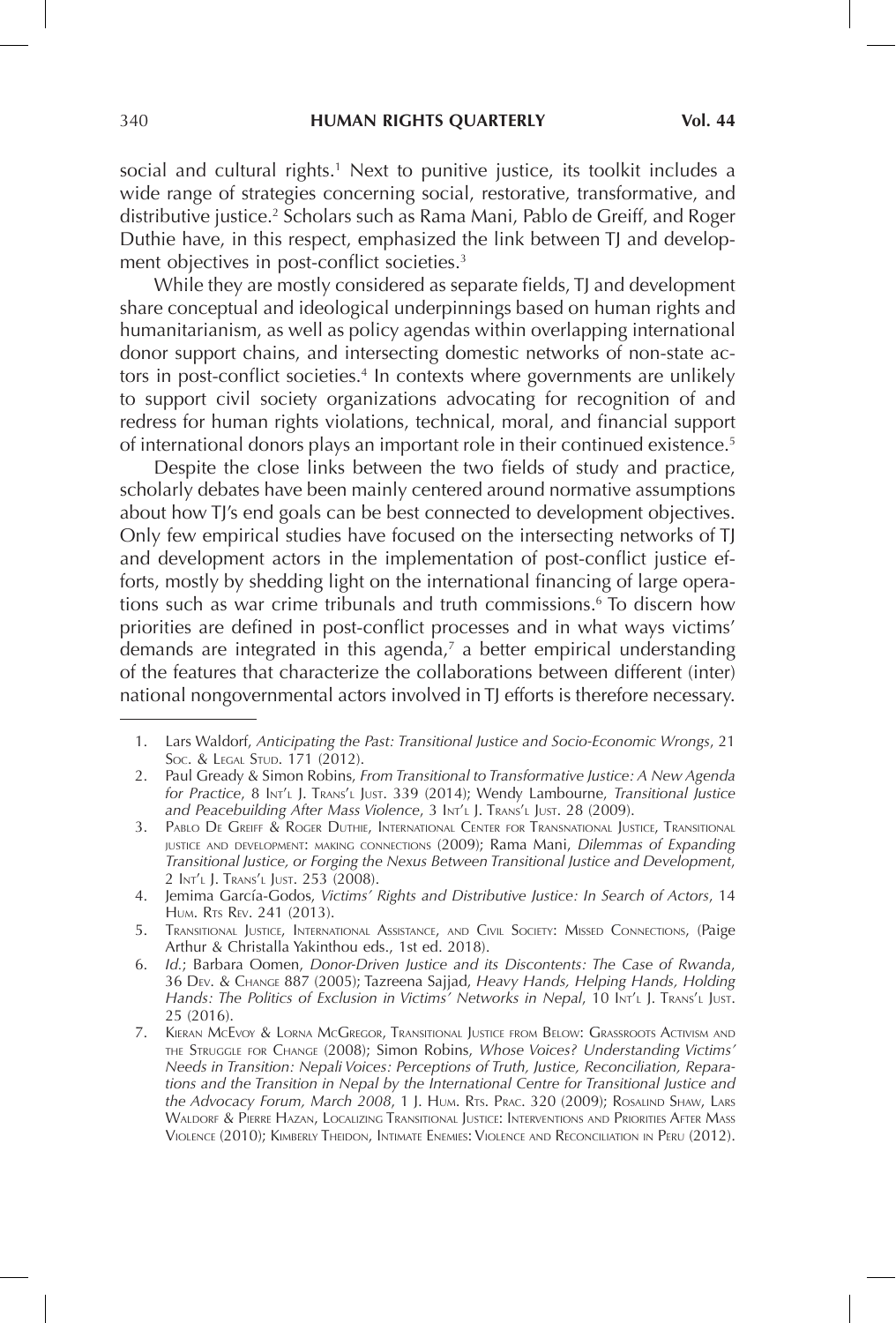This article investigates this nexus by building on conceptualizations regarding the practices of international development cooperation. It scrutinizes how features of international development cooperation are reproduced within international networks of stakeholders in TJ processes aimed at seeking redress for victims of mass atrocities. More precisely, it analyzes the relations and interactions between survivors of the Peruvian internal armed conflict—many of whom are organized in victim-groups (i.e. membership peer-support associations and community organizations in villages where atrocities took place)—on the one hand, and (inter)national development and human rights NGOs involved in the TJ process on the other. The article's central concern is how "the wider politics of aid and political economy of development<sup>"8</sup> underlying these interactions affect the ways in which victimhood and victims' needs are represented, and how they influence the extent to which survivors are able to articulate their concerns and priorities in the aftermath of violent conflict.

Additionally, by identifying how the politics of aid are reproduced within networks of stakeholders in TJ processes, we contribute to ongoing debates on victim participation. During the past decade, as a response to criticism on TJ as being too top-down and legalistic, bottom-up and victim-centered approaches have become a central concern of TJ research and practice.<sup>9</sup> Nonetheless, to achieve a modality of participation that goes "beyond victims' mere presence" as consultees, or as the ones who share their testimonies, research has demonstrated that TJ processes should build upon existing structures of organization and decision making among survivors.<sup>10</sup> Instead of imposing ready-made frameworks on victim groups, which instigate an instrumental and therefore less sustainable form of participation, it is the grassroots organizational structures of survivors that should direct the content and design of TJ measures in order to make them more responsive. This article contributes to a better understanding of the opportunities and limitations of broadening such victim participation in TJ efforts, by analyzing how politics of aid that are at play in these international networks of stakeholders in TJ processes facilitate and control the representation of victimhood and victims' demands.

 <sup>8.</sup> Anthony Bebbington, *NGOs and Uneven Development: Geographies of Development Intervention*, 28 Progress in Hum. Geog. 725, 738 (2004).

<sup>9.</sup> García-Godos, *supra* note 4; Lisa J. Laplante, *Just Repair*, 48 Cornell Int<sup>'</sup>l L. J. 513 (2015); Eva Ottendoerfer, *Translating Victims' "Right to Reparations" into Practice: A Framework for Assessing the Implementation of Reparations Programs from a Bottom-Up Perspective*, 40 Hum. Rts. Q. 905 (2018); Ralph Sprenkels, Impunity Watch, 'Restricted Access': Promises and Pitfalls of Victim Participation in Transitional Justice Mechanisms: A Comparative Perspective (Habib Nassar ed., 2017).

<sup>10.</sup> Mijke de Waardt & Sanne Weber, *Beyond Victims' Mere Presence: An Empirical Analysis of Victim Participation in Transitional Justice in Colombia*, 11 J. Hum. Rts. Prac. 209 (2019).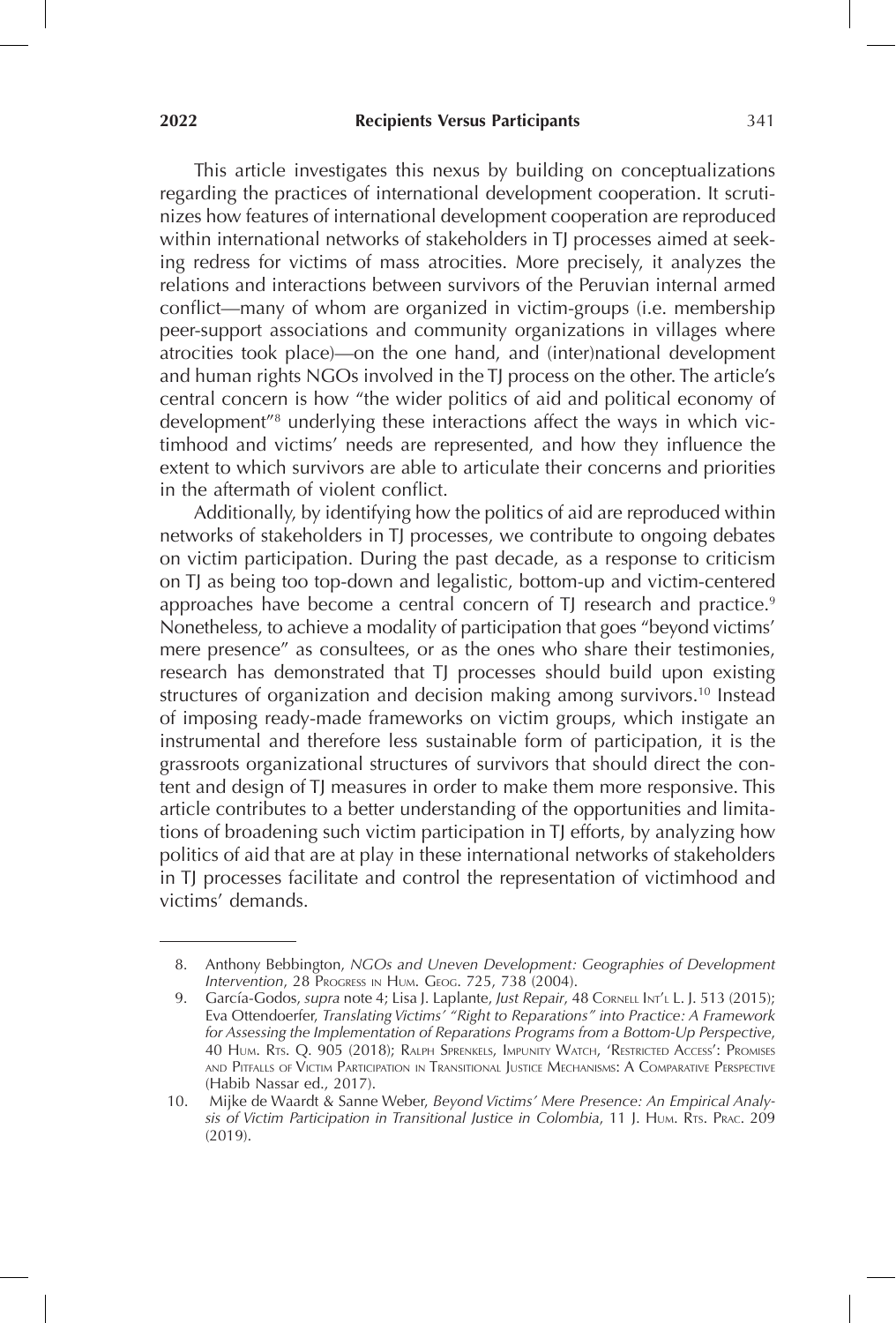The findings in this article are based on ethnographic research with survivors of the Peruvian internal armed conflict in both urban and rural settings in two successive studies carried out between 2008 and 2020. Methods included: (1) semi-structured interviews and follow-up conversations with victims, their representatives and civil society stakeholders; (2) focus group discussions; and, (3) participant observation. The first study was conducted in the cities of Lima, Ayacucho, and Huancayo over a time span of twenty months between 2008 and 2013. Sixty-five in-depth semi-structured interviews were conducted with members of three different victims' associations (i.e., of unjustly detained persons; of family members of disappeared persons; and of internally displaced persons) and thirty-five interviews with employees of nongovernmental organizations (NGOs) belonging to the network of these victims' associations. The second study was carried out with victims in rural conflict-affected communities in both the highlands of the Ayacucho region (provinces of Victor Fajardo and Huancasancos) and the subtropical forest areas of the Valley of the Rivers Apurímac, Ene, and Mantaro (VRAEM, provinces of La Mar, Huanta, La Convención and Satipo) over a time span of twenty months between 2014 and 2018. This resulted in 185 semi-structured interviews with survivors (both members and nonmembers of victims' associations).

All interviews were recorded and transcribed as the fieldwork was in progress and stored in encrypted computer files to ensure the anonymity and safety of research participants. Subsequently, the data was analyzed by identifying relevant features of text fragments and establishing interrelationships among codes using qualitative data analysis software tools. Besides the interviews, the authors conducted participant observation during meetings and activities organized by victims' associations and NGOs, as well as during TJ practices such as commemorative events, exhumations of mass graves, and restitution ceremonies.

In what follows, we set out by portraying the mutual relationships between NGOs and victim-groups in the context of TJ practices. We argue that mechanisms of representation and appropriation of victimhood underlie these relationships. Next, we discuss the constitution of Peruvian civil society over the last decades. Then, we proceed to identify four features of international development cooperation and scrutinize the respective ways in which they challenge the reciprocal linkages between NGOs and victim-groups in post-conflict settings: asymmetrical relationships, ephemeral agenda-setting processes, paternalism, and socio-geographical concentration of development interventions. Based on the empirical data from the Peruvian case, we show how these four features influence representations of victimhood as well as the extent to which survivors can formulate their demands and priorities. The article concludes with a general reflection on the effects of politics of aid on the possibilities of domestic civil society actors to set the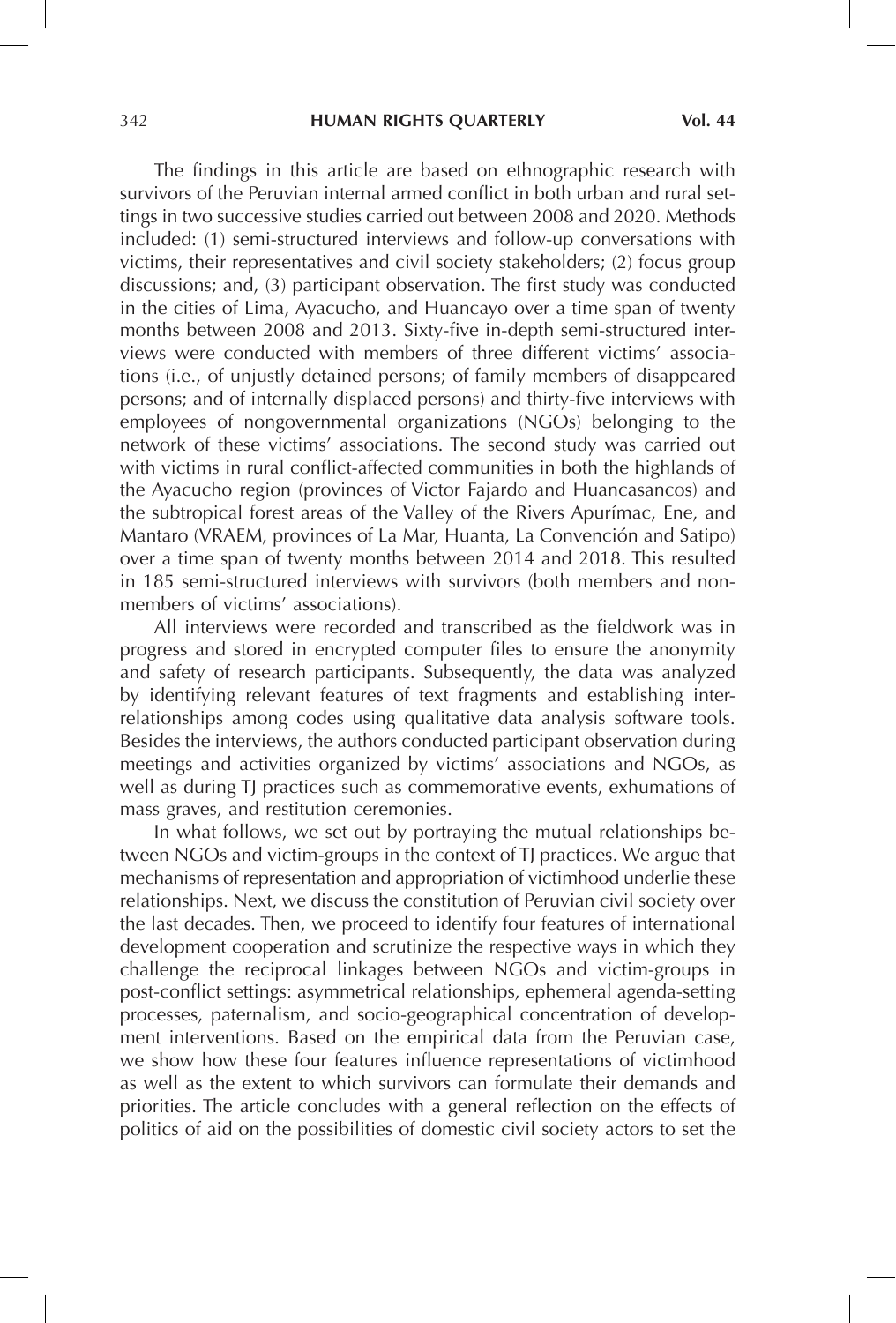agenda in post-conflict settings. We argue that the abovementioned features of international development cooperation contribute to the disintegration rather than the unification of civil society and can obstruct possibilities for genuine victim participation.

### **II. NGOS, VICTIM-GROUPS, AND VICTIMHOOD REPRESENTATION**

Even though victim-groups and NGOs are both civil society actors, one should not confuse them with one another. If we follow Edwards and Hulme's distinction of NGOs and grassroots organizations, NGOs are private, nonprofit, non-voluntary organizations that provide assistance to disadvantaged societal groups, with the aim to improve the quality of life of these groups.<sup>11</sup> Yet, NGOs are the local agents, but also those who mediate the transfer of funds from—mostly international—donors to targeted recipients.<sup>12</sup> They are thus the intermediary organizations within the contexts of the international networks of stakeholders in TJ processes aimed at seeking redress for victims of mass atrocities.

Victim-groups, on the other hand, are grassroots-organizations based on voluntary engagement. They are run by people whose interests are represented by peer-support or community organizations, typically in a village where an atrocity took place. Victim-groups might also be the recipients of aid, but their contacts with international donors in the development and human rights chains are primarily channeled through NGOs. The latter means that, in many cases, a complex relation of interdependency arises between NGOs and victim-groups, especially in a context where national governments are adversarial to civil society activism that advocates for the recognition of past human rights violations. In order to realize their advocacy work, victim-groups find support through funds or projects obtained by NGOs.13 At the same time, these funds serve the continued existence of the NGOs that form alliances with victim-groups. The degree to which NGOs can successfully raise funds from international donors for projects related to seeking redress for past human rights violations, then, depends on the extent to which they can successfully claim to represent victim-groups and their demands. As will be demonstrated in this article, strategies of appropriation

<sup>11.</sup> Michael Edwards & David Hulme, NGO *Performance and Accountability: Introduction and Overview*, *in* Non-Governmental Organisations. Performance and Accountability: Beyond the Magic Bullet 3 (Michael Edwards & David Hulme eds., 1995).

<sup>12.</sup> Kees Biekart, The Politics of Civil Society Building: European Private Aid Agencies and Democratic Transitions in Central America (1999); Tina Wallace, Lisa Bornstein & Jennifer Chapman, The AID CHAIN: COERCION AND COMMITMENT IN DEVELOPMENT NGOS (2007).

<sup>13.</sup> These findings are embedded in our empirical research. For more background on victim organizations in Peru, see: Mijke de Waardt, *Do Victims Only Cry? Victim-Survivors and Their Grassroots Organizations in Peru* (2012).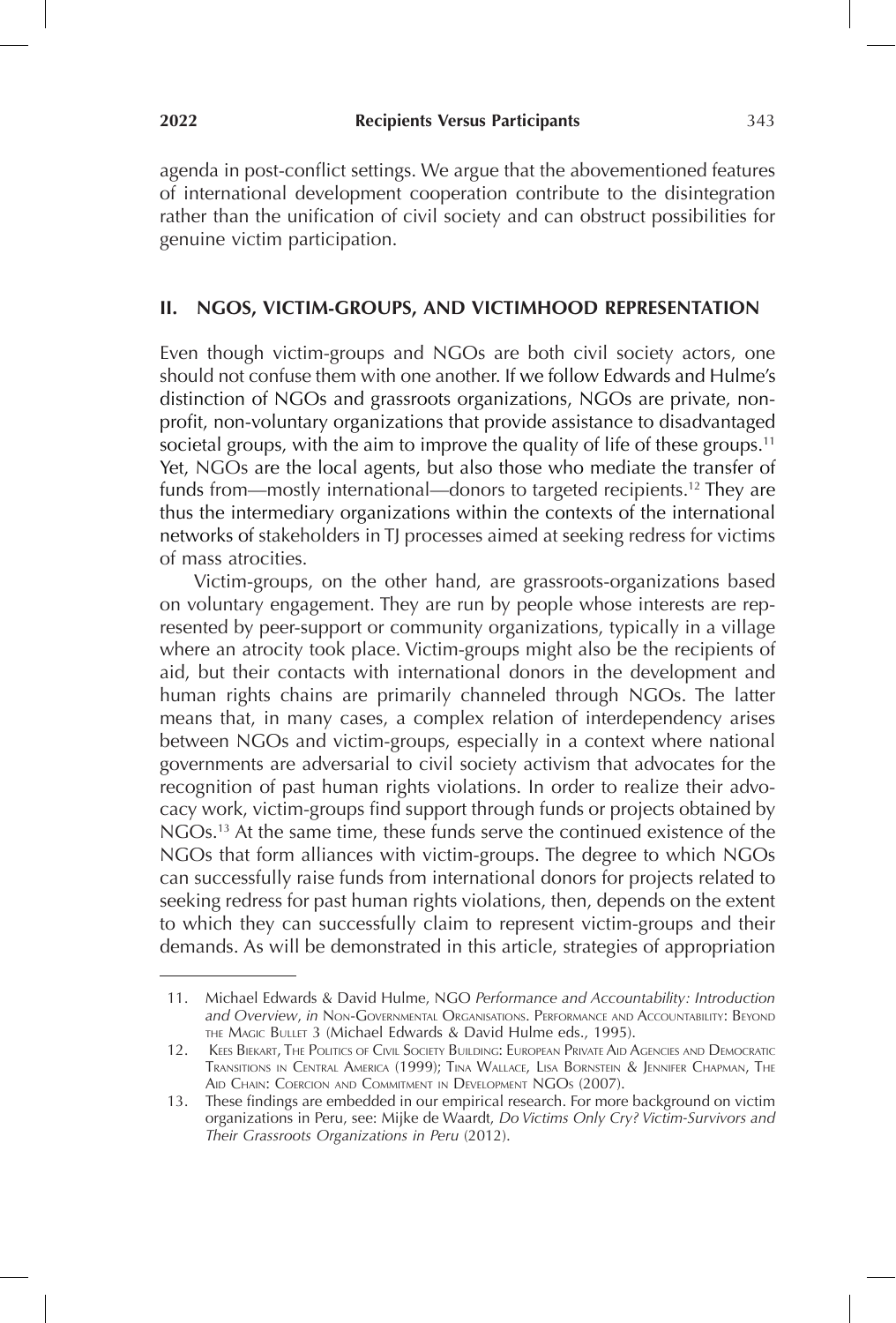of victimhood applied by both survivors and NGOs play an important role in this representation.

The representation of victimhood is a topic under scrutiny in different studies. The term "ideal victim" was coined by Nils Christie to refer to "a person or a category of individuals who—when hit by crime—most readily are given the complete and legitimate status of being a victim."14 To be recognized, survivors tend to be reduced to certain characteristics that make up their victim identity, and these properties become preconditions to be entitled to certain rights.<sup>15</sup> Didier Fassin and Richard Rechtman have argued that, under the influence of the rise of trauma theory, human rights discourse and humanitarianism in the post-World War II period, experiences of suffering and the requirement of being innocent have become central to define who is entitled to victimhood and can make claims for redress in the aftermath of mass violence.16 Erica Bouris identifies innocence, and by extension purity, lack of responsibility, the absence of guilt, and moral superiority as key characteristics of the "ideal victim" in post-conflict settings.17 The image of the innocent victim contrasted with that of the vicious perpetrator facilitates empathy with the former and their claim for justice, and is therefore often instrumentalized by NGOs for fundraising or advocacy purposes.18 Tshepo Madlingozi has criticized this instrumentalization by pointing to the disempowering effects of what he calls the "production" of "ideal victims" by TJ actors.<sup>19</sup> At the same time, however, the extent to which victim-groups can find legal, political, and social recognition is influenced by their self-identification with the condition of victimhood, as well as the degree to which they are identified as victims by others.<sup>20</sup>

In the empirical sections below, we discuss different aspects of the ways in which representations of victimhood are facilitated and controlled in Peru, as well as the contentious issues that can be recognized in these representations. Such an understanding of representation does not only probe the *relations* between the representatives and the represented, it also includes the *images* that are generated through and within these relationships. This occurs by paying attention to the ways in which victimhood and victims are depicted within international networks of stakeholders in TJ processes.

<sup>14.</sup> Nils Christie, *The Ideal Victim*, *in* From Crime Policy to Victim Policy: Reorienting the Justice System 17, 18 (Ezzat A. Fattah ed., 1986).

<sup>15.</sup> *Id.* 

<sup>16.</sup> Didier Fassin & Richard Rechtman, The Empire of Trauma: An Inquiry Into the Condition of Victimhood (Rachel Gomme trans., Princeton Univ. Press 2009) (2007).

<sup>17.</sup> Erica Bouris, Complex Political Victims 35 (2007).

<sup>18.</sup> See *id.* at 39.

<sup>19.</sup> Tshepo Madlingozi, *On Transitional Justice Entrepreneurs and the Production of Victims*, 2 J. Hum. Rts. Prac. 208 (2010).

<sup>20.</sup> Mijke de Waardt, *Naming and Shaming Victims: The Semantics of Victimhood*, 10 Int'l J. Trans'l Just. 432 (2016).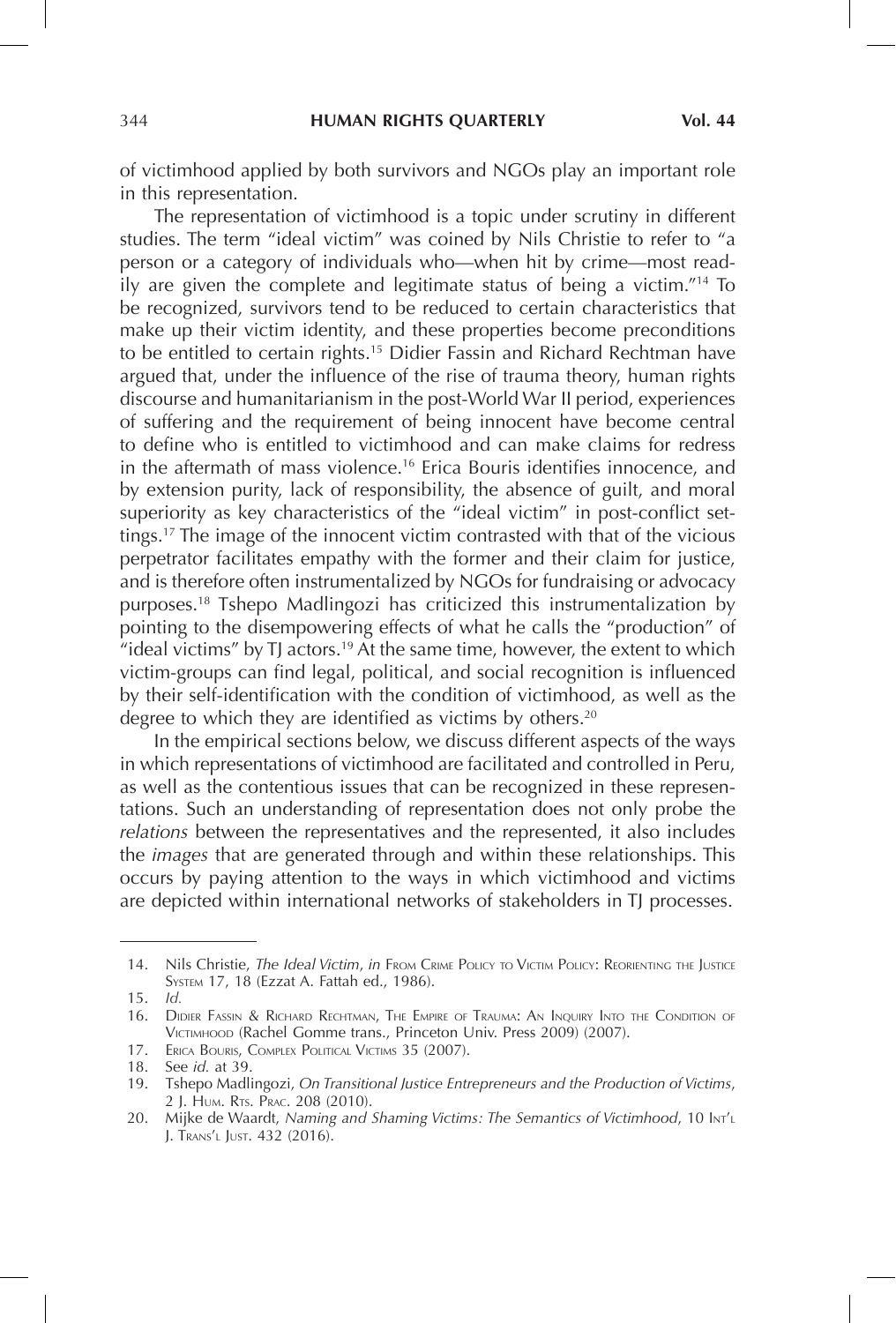#### **III. CIVIL SOCIETY IN PERU**

Between 1980 and 2000, Peru was shattered by an internal armed conflict fought between the Maoist guerrillas of the Shining Path (*Sendero Luminoso,*  a splinter group of the Communist Party of Peru), the Túpac Amaru Revolutionary Movement (MRTA), the Peruvian state forces and civil self-defense militias.21 Against the background of this internal armed conflict, President Alberto Fujimori—who had been elected democratically in 1990—installed a dictatorial regime between 1992 and 2000 by closing down the parliament and violently silencing political opponents under the guise of a war on terror.<sup>22</sup>

After the crackdown of the Fujimori regime in 2000, a Truth and Reconciliation Commission (TRC) was installed under the pressure of civil society to investigate the events of twenty years of internal armed conflict and nine years of dictatorship.23 The final report of the TRC—based on, among other sources, 16,000 testimonies of victims—estimated that at least 69,280 Peruvians had been killed or disappeared between 1980 and 2000.<sup>24</sup> The native language of 75 percent of the victims was Quechua or another indigenous language.25 Forty percent of the victims fell in the rural region of Ayacucho, one of Peru's poorest regions.<sup>26</sup> These numbers made clear that ethnic, cultural, and socio-economic factors played a key role in the presence and dissemination of violence.27 The work of the TRC furthermore resulted in the implementation of a reparation program providing material compensations on both an individual and collective level (*Plan Integral de Reparaciones,*  PIR), the opening of a victim register (*Registro Único de Víctimas*, RUV) and several policies related to the exhumation of mass graves and the search for disappeared persons.28

Victim-groups, especially internally displaced persons (IDPs) and family members of the disappeared, already started to organize as grassrootsassociations during the early years of the conflict. Apart from the moral and practical support members gave one another, they developed initiatives that aimed to bring about changes in policies, law, and public opinion in order

27. *Id.* 

<sup>21.</sup> Carlos Iván Degregori, Qué difícil es ser Dios. El Partido Comunista del Perú—Sendero Luminoso <sup>y</sup> el conflicto armado interno en el Perú: 1980-1999 (2013); Shining and Other Paths: War and Society in Peru, 1980-1995 (Steve J. Stern ed.,1998).

<sup>22.</sup> Jo-Marie Burt, Violencia <sup>y</sup> autoritarismo en el Perú: Bajo la Sombra de Sendero <sup>y</sup> la dictadura de Fujimori 25-26 (2011).

<sup>23.</sup> *Id.* at 24-25.

<sup>24.</sup> Comisión de la Verdad <sup>y</sup> Reconciliación, *Informe Final* (Lima, 2003), https://www.cverdad. org.pe/ifinal/ [https://perma.cc/2EAD-SVMV].

<sup>25.</sup> *Id*.

<sup>26.</sup> *Id.*

<sup>28.</sup> García-Godos, *supra* note 4.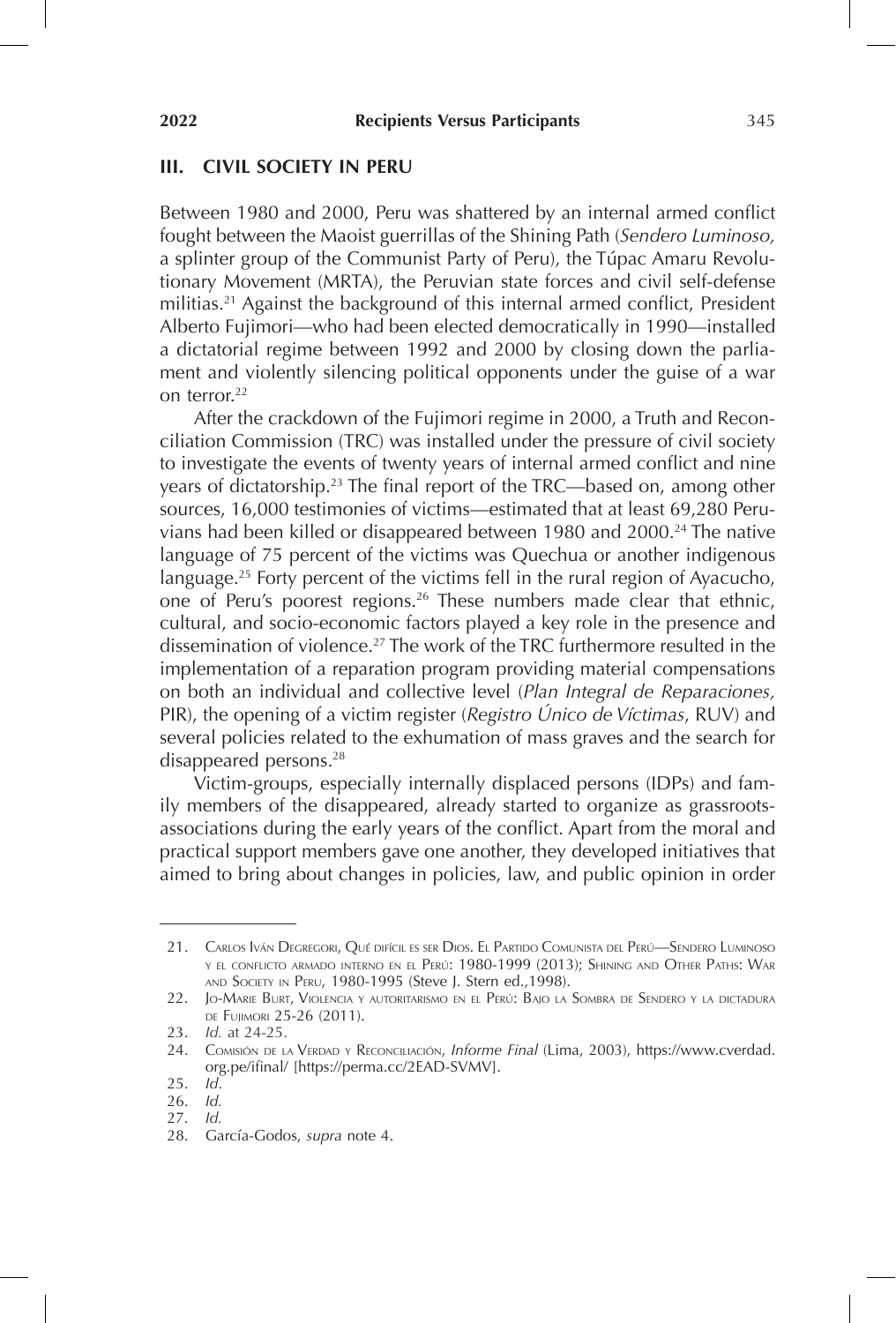to raise awareness and obtain recognition.<sup>29</sup> After the end of the armed conflict, the victim testimony-based truth-telling project of the TRC raised the general expectations for reparations and stimulated survivors to identify with the victim categories proposed by the TRC and the PIR. In many cases, it prompted survivors to organize alongside these lines.<sup>30</sup> By the end of the mandate of the TRC in 2003, at least 200 victims' associations existed.<sup>31</sup> This number rapidly increased during the following years with the opening of the RUV and the start of individual reparation payments.<sup>32</sup> For communities who wanted to claim collective reparations, organizing themselves in a victims' association was a precondition for being able to apply.33 By 2012, the number of victims' associations was estimated by administrators of human rights organizations and employees of public bodies to exceed 400.<sup>34</sup>

The nature of these associations differs widely in the scope of their activities (i.e. local, regional, or national), the frequency of meetings held, the nature of the subjects discussed during these meetings (i.e. basic needs and services, informative workshops, advocacy work, commemorative activities, etc.), the profile of their members (e.g. in terms of socio-economic background), the meeting venue, and the amount of moral, technical, and financial support they receive from NGOs. The organization of victims' associations in Peru is moreover marked by a strong difference between rural and urban contexts. Rural associations, of which most members are peasants who are tied to their work on the land, typically have limited time and resources. Traveling to the regional capitals or to Lima to participate in activities implies spending money and time.

The existence of organized victim-groups can be linked to a longer tradition of grassroots activism in Peru that dates back to the 1960s and 1970s.<sup>35</sup> A strong belief in social transformation, the increasing number of academically trained social scientists, and new social demands of growing numbers of grassroots-groups living in recently founded neighborhoods on the outskirts of large cities characterized the *zeitgeist.*36 An increasing number of NGOs

<sup>29.</sup> Mijke de Waardt, *The Politics of Victimhood at the Grassroots Level: Inclusion and Exclusion Among Peruvian Victim Organisations, in* The Politics of Victimhood in Post-Conflict SOCIETIES 133 (Vincent Druliolle & Rodney Brett eds, 2018).

<sup>30.</sup> Hortensia Muñoz, *Human Rights and Social Referents: The Construction of New Sensibilities, in* Shining and Other Paths, *supra* note 21, at 447, 448.

<sup>31.</sup> OXFAM-GB, *Mapeo de las Organizaciones de Afectadas por la Violencia Política en el Perú* (2004) (on file with authors).

<sup>32.</sup> Rebecca K. Root, Transitional Justice in Peru 91 (2012).

<sup>33.</sup> *Id.*

<sup>34.</sup> Personal communication of author 1 with administrators of human rights organizations, Lima, (2012).

<sup>35.</sup> Mijke de Waardt & Annelou Ypeij, *Peruvian Grassroots Organizations in Times of Violence and Peace. Between Economic Solidarity, Participatory Democracy, and Feminism*, 28 Voluntas 1249 (2017).

<sup>36.</sup> *Id*.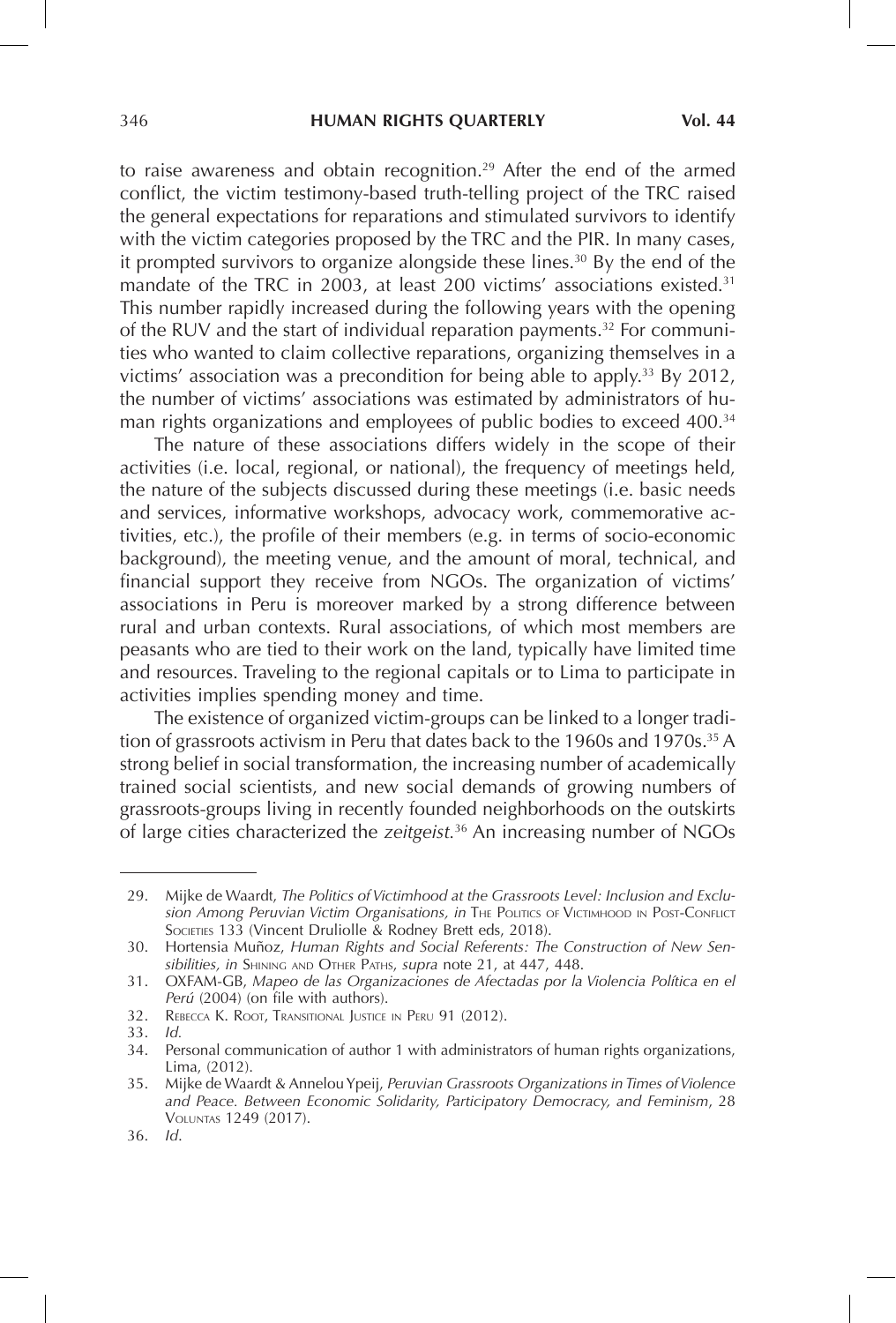emerged with agendas focused mainly on poverty relief and legal support for victims of human rights violations committed by state forces.<sup>37</sup> During the 1980s (i.e. the first decade of the internal armed conflict), the number of both human rights and development NGOs increased exponentially as the result of a discontinuation of state-run social projects and an increase in human rights violations committed by state forces, guerrilla movements, and armed civilians.38

Apart from these domestic circumstances, international processes also incited the entanglement of national and international human rights and development cooperation networks in Peru.<sup>39</sup> During the 1980s and 1990s, development cooperation became increasingly organized around "neoliberal economics" and "liberal democratic theory," which resulted in governments channeling official aid to and through private aid agencies (i.e. (inter)national NGO's) instead of resorting to bilateral or multilateral cooperation.<sup>40</sup> NGOs came to be seen as the intermediary between donors in the "Global North" and disadvantaged sectors of the population in the "Global South."41 This resulted in the expansion of budgets to support NGOs in many countries in the "South."42 In Peru, however, this happened in a context where NGOs were confronting the government with incontrovertible evidence of human rights violations and hence held a tense relationship with the state.<sup>43</sup> This dynamic of channeling funds directly from international donors to domestic NGOs fostered an atmosphere of competition and mutual suspicion which further complicated the relationship between both entities, with the government trying to control these funds through various measures.<sup>44</sup>

Although the majority of victim-groups emerged as grassroots-organizations, national and international NGOs thus played—and in some cases continue to play—an active role in supporting their claims. Especially in the heat of the conflict, the activities of emerging victim-groups were often viewed with suspicion by both the state and the guerrillas, and could prove dangerous for those involved.45 To protect themselves, victim-groups

<sup>37.</sup> Javier Avila, *Los Dilemas del Desarrollo: Antropología y Promoción en el Perú*, *in* No hay País más Diverso: Compendio de Antropología Peruana (Carlos Iván Degregori ed., 2000); Mario Padrón, Las Organizaciones No Gubernamentales de Desarrollo en el Perú (1998); Stern, *supra* note 21; Eduardo Toche, ONG, enemigos imaginados (1st ed. 2003).

<sup>38.</sup> Padrón, *supra* note 37.

<sup>39.</sup> *Id*.

<sup>40.</sup> Non-Governmental Organisations: Performance and Accountability Beyond the Magic Bullet (Michael Edwards & David Hulme eds., 1995).

<sup>41</sup> *Id*.

<sup>42.</sup> Padrón, *supra* note 37, at 46.

<sup>43.</sup> Non-Governmental Organisations, *supra* note 40.

<sup>44.</sup> Aldo Panfichi & Mariana Alvarado, *Desconfianza y Control: Organizaciones no Gubernamentales y Política en el Perú*, *in* Usos, Abusos <sup>y</sup> Desafíos de la Sociedad Civil en América Latina 153, 185 (Bernardo Sorj & Sergio Fausto eds., 2009); Toche, *supra* note 37.

<sup>45.</sup> Eva Willems, *Open Secrets & Hidden Heroes: Violence, Citizenship and Transitional Justice in (Post-)Conflict Peru,* Ph.D., Ghent University 142 (2020).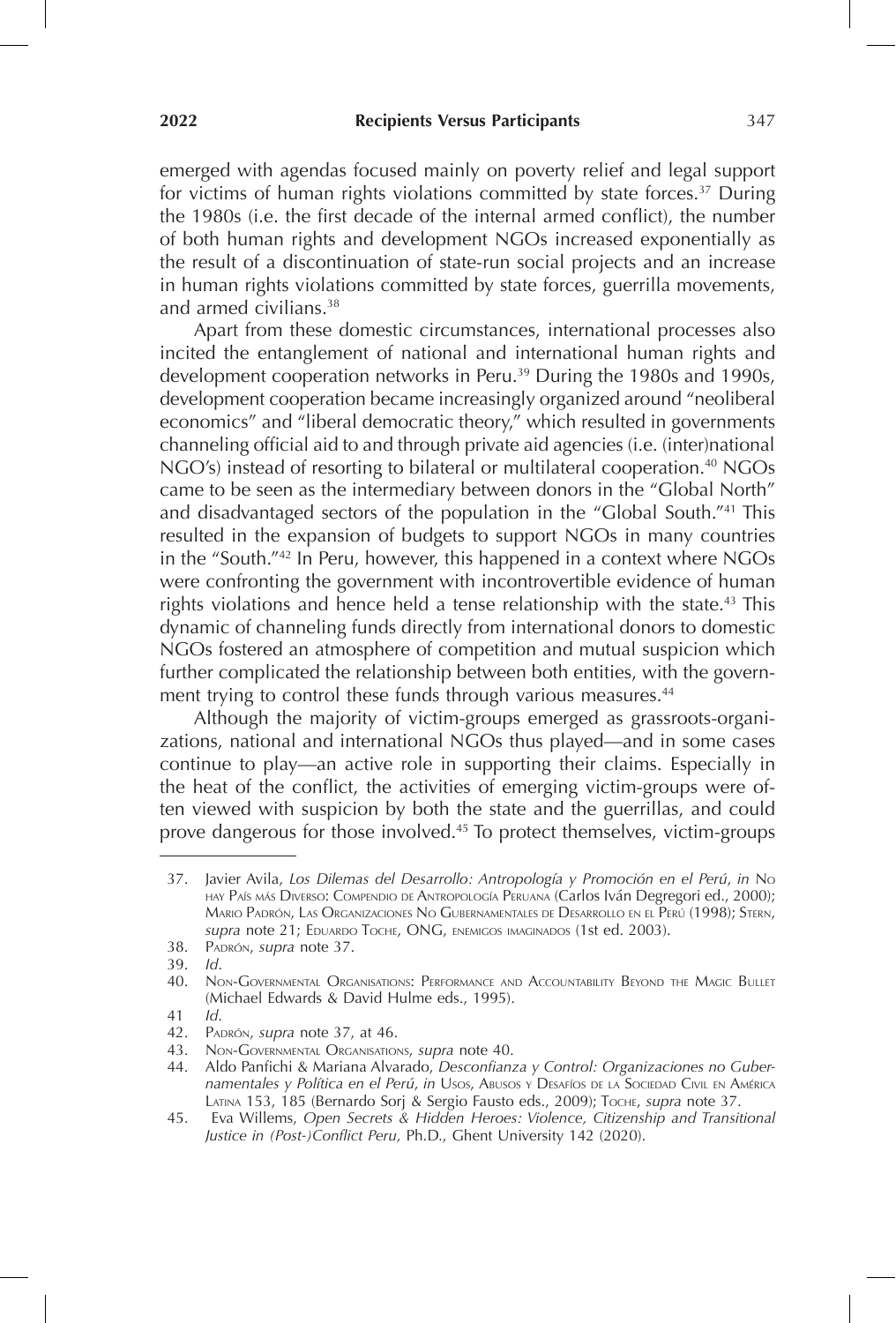established connections with domestic NGOs, who started documenting human rights violations by collecting denouncements from victims.<sup>46</sup> As both victim-groups and NGOs were under constant attack from the several parties in the conflict, they moreover increasingly resorted to international support networks of NGOs and intergovernmental bodies.<sup>47</sup>

During and in the years following the mandate of the TRC, Peru became an international laboratory for the design and implementation of TJ interventions: the TRC was labelled as one of the five most successful worldwide due to its high budget and broad mandate<sup>48</sup> and was the first in Latin America to hold public hearings and to take into account sexual violence.<sup>49</sup> The PIR was directly inspired by UN Special Rapporteur Pablo de Greiff's holistic interpretation of reparations and formed an important precedent for international standards established by the International Center for Transitional Justice.<sup>50</sup> The increase in international donor support for projects related to dealing with the legacies of past human rights violations in Peru stimulated domestic development and human rights NGOs to tailor their work to the objectives of the ongoing TJ project and maintain firm alliances with victim-groups.<sup>51</sup>

Through these alliances, victim-groups developed "repertoires of contention"<sup>52</sup> based on a global rights discourse in order to request Peruvian authorities and society to recognize the violations of their rights. While these associations generally did not resort to human rights discourse at the time of their creation,53 they gradually adopted its vocabulary during the course of their struggle. Their collaboration with NGOs facilitated this transformation. NGOs organized workshops for members of victim-groups about constitutional, civil, and human rights; they took survivors' cases to national and international courts by providing legal assistance and disseminating information regarding the case proceedings; and they raised awareness about human rights violations among the general public. Consequently, victims fulfilled an important function for the work of NGOs: victims supplied NGOs with testimonies of human rights violations committed during the internal armed conflict, and provided a cause to raise international funds for. The organized efforts of victim-groups furthermore allowed NGOs to reach potential targetgroups more efficiently for their projects.

<sup>46.</sup> Coletta Youngers, *En busca de la verdad y la justicia. La Coordinadora Nacional de Derechos Humanos del Perú* (2007) on file with authors.

<sup>47.</sup> Willems, *supra* note 45, at 144; Mijke de Waardt, *Survivor Associations Negotiating for Recognition in Post-Conflict Peru*, Ph.D., Vrije Universiteit Amsterdam 95-96 (2014).

<sup>48.</sup> Priscilla B. Hayner, Unspeakable Truths: Transitional Justice and the Challenge of Truth Commissions 36 (2011).

<sup>49.</sup> Pascha Bueno-Hansen, Feminist and Human Rights Struggles in Peru: Decolonizing Transitional Justice 53 (2015).

<sup>50.</sup> De Greiff & Duthie, Int'l Ctr. for Trans'l Just., *supra* note 3.

<sup>51.</sup> De Waardt, *supra* note 13, at 72.

<sup>52.</sup> Charles Tilly, Stories, Identities, and Political Change (2002).

<sup>53.</sup> Julie Guillerot & Lisa Magarell, Reparación en la Transición Peruana: Memorias de un Proceso Inacabado (2006).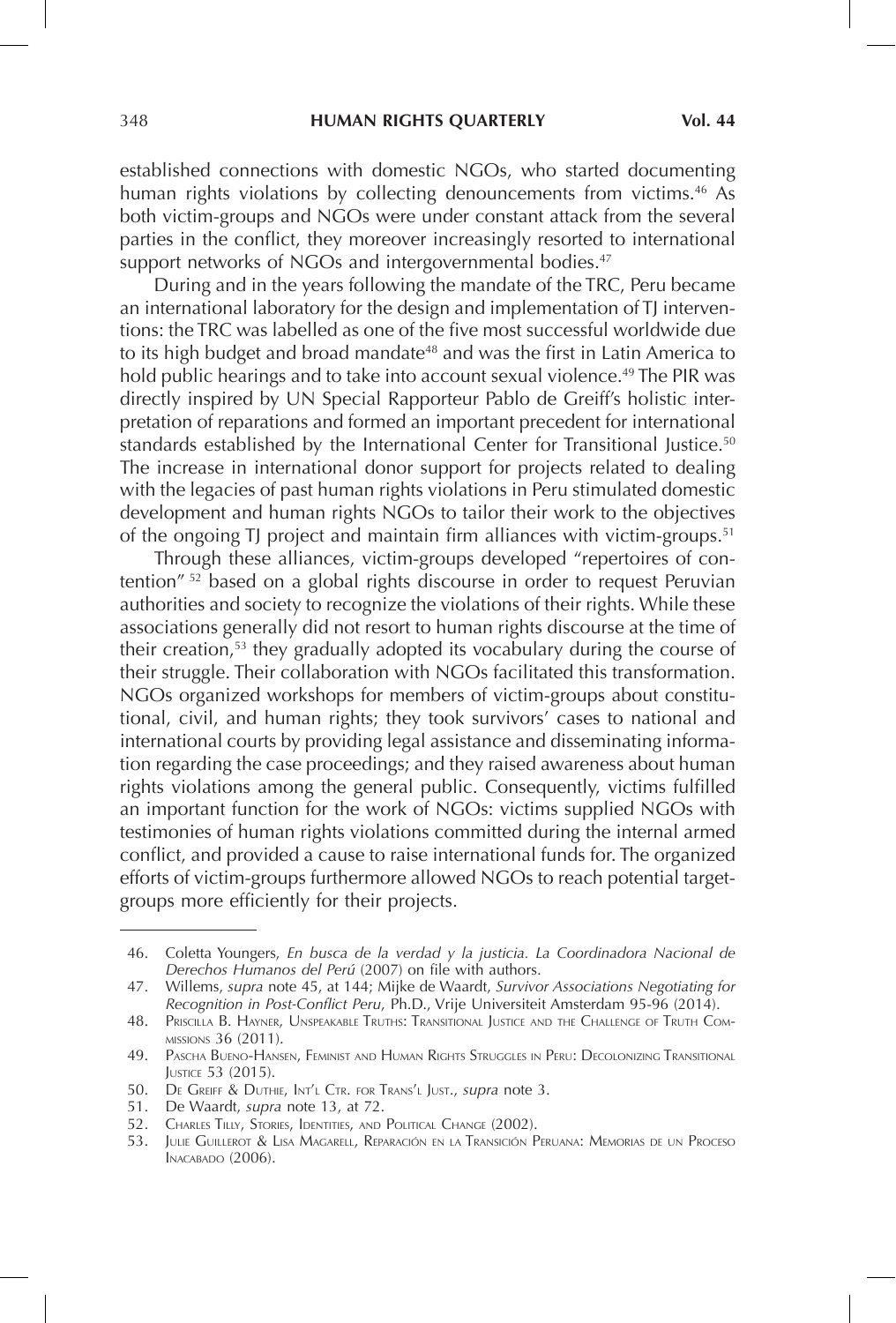While acknowledging the importance of the role of NGOs in supporting victims' demands, the examination here focuses on how features embedded in the wider politics of aid affect victims' representation and claim-making in post-conflict Peru, and, by extension, in other post-conflict settings with similar dynamics.

# **IV. ASYMMETRICAL RELATIONSHIPS WITHIN INTERNATIONAL NETWORKS OF STAKEHOLDERS**

A first important component of the politics of aid is the asymmetrical relationship between donors in the "Global North" and NGOs in the "Global South" that characterizes the international networks of stakeholders in TJ processes, with money and decision-making power being concentrated in the hands of the former.<sup>54</sup> At the end of the 1990s, a development NGO in Huancayo that maintained strong contacts with the studied victim organization in that city, became seen by its Dutch donor as an organization whose main focus was no longer on issues related to the internal armed conflict.<sup>55</sup> The NGO became identified by the donor as an organization that supported agriculture.56 The CEO of the NGO in Huancayo commented how this identification influenced the agenda of the organization:

As a result, we no longer developed projects related to displaced persons or other victims of the conflict. We needed to distance ourselves from this, and now we work more on other issues, like production, issues related to promotion of agriculture, micro-enterprise, anti-corruption campaigns.57

These events are unmistakably the result of a specific type of organizational cooperation, the so-called "partnerships."58 Worldwide, partnerships have assumed a key role in channeling aid since the late  $1980s.^{59}$  In comparison to Northern NGOs, Southern NGOs were expected to have more knowledge about the daily realities of disadvantaged sectors of the

<sup>54.</sup> *See, e.g*., Oomen, *supra* note 6.

<sup>55.</sup> Interview of Author 1 with CEO of development NGO in Huancayo, Huancayo (June 5, 2010).

<sup>56.</sup> *Id*.

<sup>57.</sup> *Id*.

<sup>58.</sup> Michael Edwards, David Hulme & Tina Wallace, *NGOs in a Global Future: Marrying Local Delivery to Worldwide Leverage*, 19 Pub. Admin. & Dev. 117 (1999); Alan F. Fowler, *Authentic NGDO Partnerships in the New Policy Agenda for International Aid: Dead End or Light Ahead?*, 29 Dev. & Change 137 (1999); Sarah Lister, *The Consultation Practice of Northern NGOs: A Study of British Organizations in Guatemala*, 13 J. Int'l Dev. 1071 (2001).

<sup>59.</sup> These partnerships are not chosen at random. Bebbington demonstrates that networks between Dutch and Southern organizations reflect previous forms and instances of aid and personal relationships among professionals. See also the section in the present article about socio-geographical concentration. Bebbington, *supra* note 8, at 735.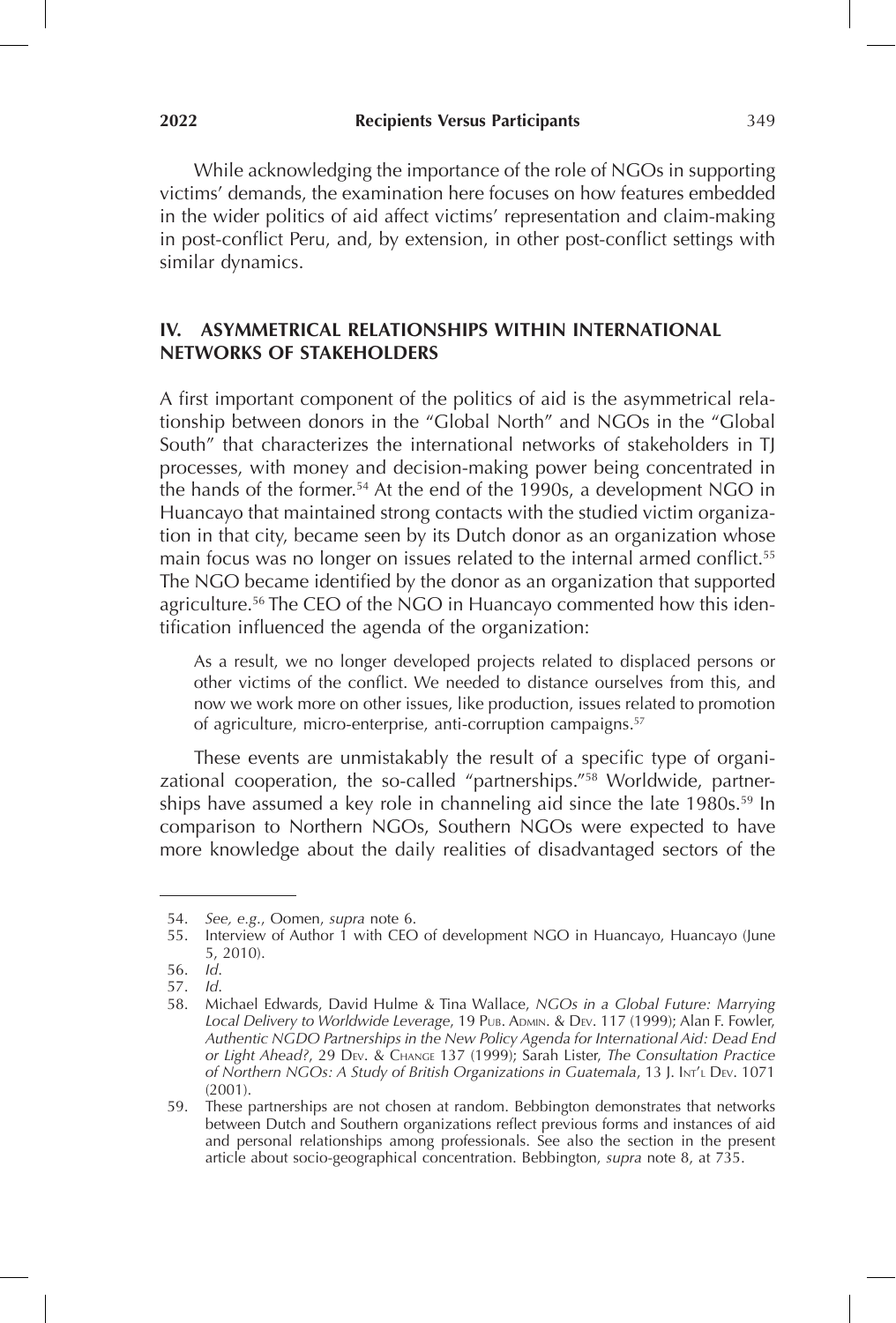population in the South, and to have more access to these groups.60 Northern NGOs were assumed to have more "knowhow" about managing projects, which they were supposed to pass on to their partners in the South through "capacity-building."61 The logic went that, in the long run, partnerships would promote sustainability of and local ownership over development projects.<sup>62</sup> While NGOs in the North need the Southern partners as their *raison d'être*, the Southern NGOs need their Northern counterparts because the latter have access to the increasingly scarce financial recourses of donors or because they themselves are the donors.<sup>63</sup> This interdependence of a partnership seems to imply equality of the partners, while in practice it sustains asymmetrical power relations between Northern and Southern NGOs. 64 Typically, the Southern partner is financially dependent on the Northern one, which means that the latter has more leverage and decision-making power, a phenomenon that Aldo Panfichi and Mariana Alvarado call "colonizing the sources."<sup>65</sup>

This asymmetrical relationship between Northern and Southern NGOs influences the linkages between Southern NGOs and grassroots organizations, such as victim-groups. In the case of the Huancayo-based NGO, its agenda and selection of target groups depended on decisions of its Northern partner. These decisions not only resulted in the ending of the formal connection between this NGO and victim-groups, but also led to displaced persons and their associations no longer being represented within the international networks of stakeholders in TJ processes. Since IDPs were connected to the international network through the intermediary of a victims' association which is no longer considered as a target group due to the unilateral rebranding of a Southern NGO by its Northern donor—they are left in the lurch.

Next to this unilateral rebranding of the work of Southern NGOs that results from asymmetrical relationships between partners, competition arises among various Southern partners of Northern NGOs. This competition has negative effects on the relationships between Peruvian NGOs, and by extension between NGOs and victim-groups. Southern NGOs need to comply with the stringent conditions of their Northern counterparts that examine resource allocation in order to assess their performance.<sup>66</sup> Through technical tools such as log-frames, donors require NGOs to design, monitor, and evaluate desirable and expected outcomes of projects in order to attain general development objectives in the long-term (e.g., strengthening justice

<sup>60.</sup> *Id*.

<sup>61.</sup> *Id*.

<sup>62.</sup> *Id*.

<sup>63.</sup> *Id*.

<sup>64.</sup> *Id*.

<sup>65.</sup> Panfichi & Alvarado, *supra* note 44, at 178.

<sup>66.</sup> Lisa Bornstein, *Management Standards and Development Practice in the South African*  aid Chain, 23 PUB. ADMIN. DEV. 393 (2003).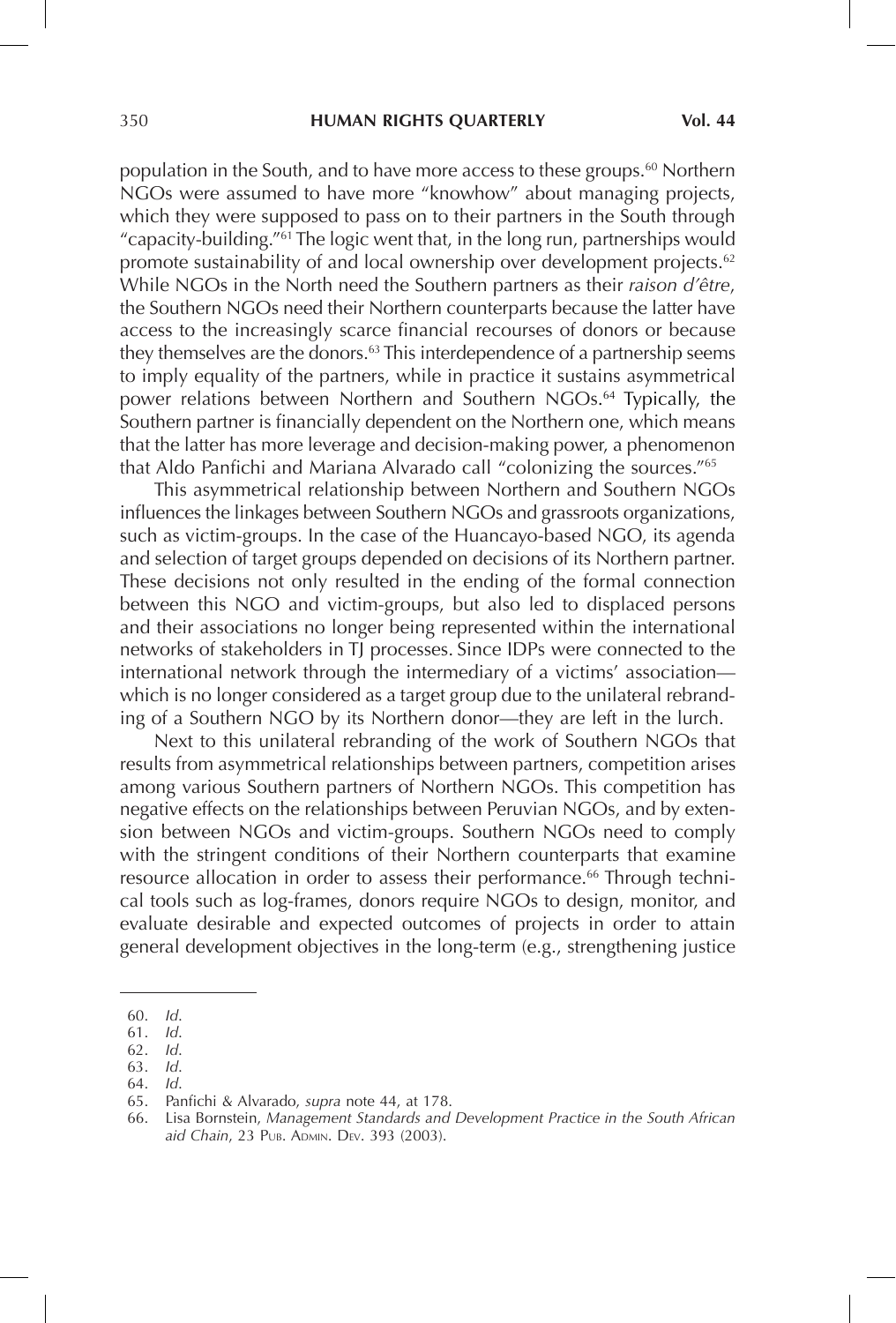and democracy) and hold their Southern counterparts "accountable."67 These objectives are then expressed in terms of manageable, measurable, and verifiable indicators of progress that are expected to shed light on the organization's specific contribution to the development outcomes. This happens despite the fact that many processes are too complicated to be handled by individual organizations, or to be divided into discrete steps. Some of the CEOs of NGOs, as well as development specialists argued that, because of this "bureaucratization," a gap arises between the Northern NGOs' focus on single indexes of progress, and the reality on the ground dealt with by Southern NGOs.<sup>68</sup> Also to be considered are the effects of the fact that domestic NGOs replicate one another's efforts or implement the same kind of activities with the same target groups.<sup>69</sup> "This need for a presence 'where the action is' sometimes leads to envy and competition among NGOs as a result of their parallel efforts to acquire greater social recognition and, thus, ensure the external financing required by such a presence."70

The following interview with an administrator of a human rights NGO illustrates the effects that this competition among domestic NGOs has on their relationships with victim-groups:

Administrator: The idea was that we worked with the victims' associations. But every NGO had a different methodology, a different way to enter the associations. So, in many cases we received a lot of criticism from victims about our work, and sometimes we duplicated or triplicated our efforts with the same association, the same issues. So, it was a mess. [. . .] It is very difficult because each NGO responds to its own partner [donor in the global North] and in the context of what they have pursued as a project, and each one needs to show the results obtained by their own [organisation]. Thus, you don't really see it as a process in which various actors take part, in which we could work together through an alliance. [. . .] The victims criticize us, because they feel used. I think that we need to make certain changes in the way we work.<sup>71</sup>

The importance the administrator attaches to the negative effects of an administrative structure that is designed to measure the progress of "partners" is striking. This process of impact assessment and ensuing competition hinders cooperation among various Southern NGOs with similar objectives, resulting instead in fragmentation, tensions, and conflicts among them.<sup>72</sup> The conversation with the administrator about the negative effects of the administrative structure on their work also reflects the feelings of victim-

<sup>67.</sup> Avila, *supra* note 37, at 432.

<sup>68.</sup> Interview of author 1 with NGO personnel in Lima, Huancayo, and Ayacucho (2009, 2010, 2011).

<sup>69.</sup> *Id*.

<sup>70.</sup> Luis Pásara & Nina Delpino, La otra Cara de la Luna: Nuevos Actores Sociales en el Perú 158 (1991); Edwards, Hulme, & Wallace, *supra* note 58, at 131.

<sup>71.</sup> Interview of author 1 with administrator of a human rights NGO (Dec. 15, 2009).

<sup>72.</sup> *See* Panfichi & Alvarado, *supra* note 44, at 178.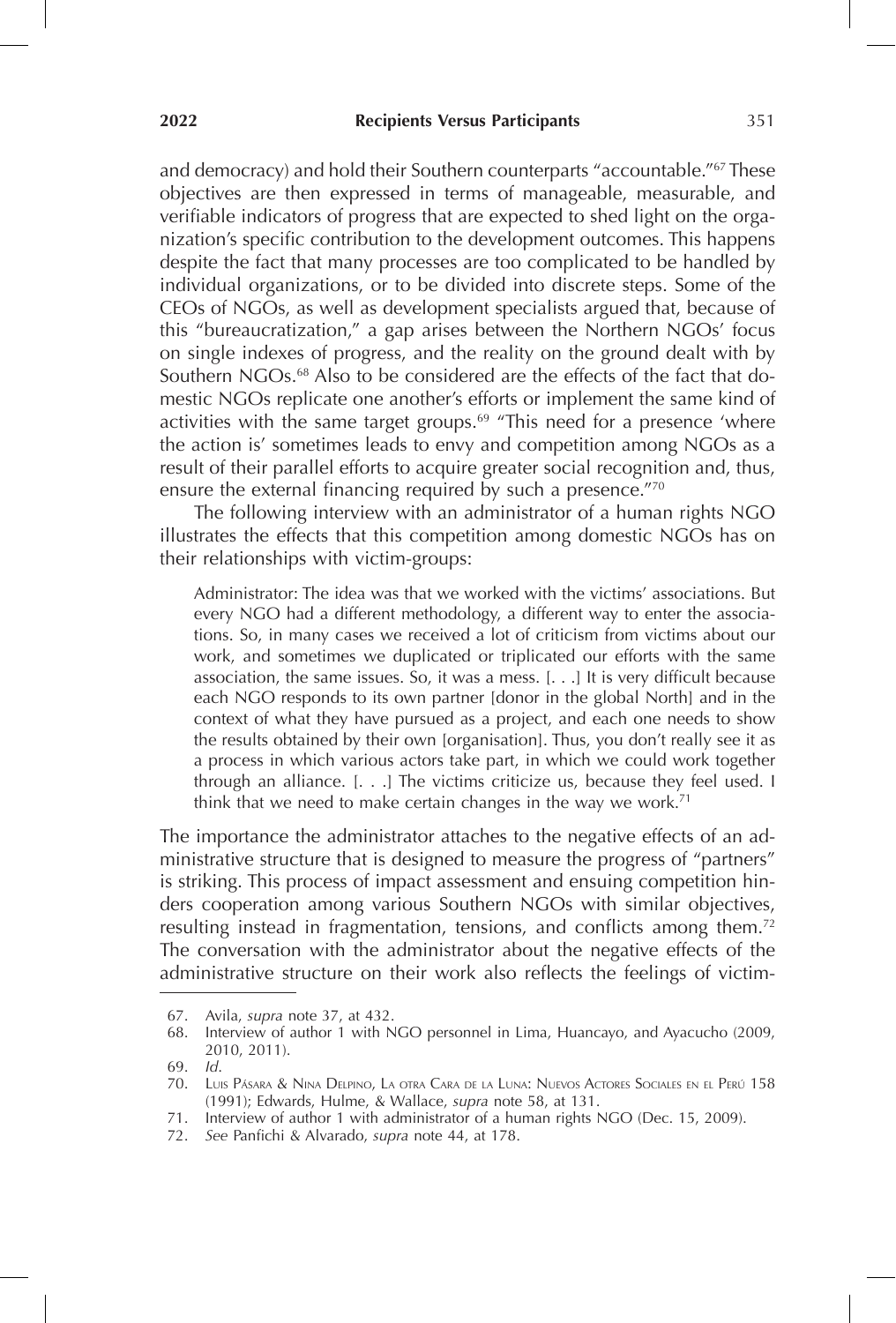groups that they are being used. The typical project-based logic gives the impression to victim-groups that they are only contacted by NGOs when the latter need to implement or monitor the effects of activities. A member of the victims' association in Huancayo echoed this sentiment when saying that "[t]he NGOs make a lot of reports that help them, not us."73 Another member of the same association stated: "We will always need support. So, NGOs are necessary. But the bad thing about NGOs is that they always ask a lot, promise a lot, but in the end they change nothing."74 An administrator of a development NGO described what he saw as a clear and observable effect of the logic and ensuing competition in development cooperation:

People go briefly to some town or city to get a donor's approval for a project. They go back to the place to do the activities, and then they go back home. Nothing is really developed in the long-term. This is dangerous, criminal, perverse. It is not about people anymore, but about winning a project. [. . .] You constantly need to check the project-criteria, not whether you are doing good for the people.<sup>75</sup>

This competition may result in domestic NGOs losing sight of two constitutive elements of their work: the broader objectives that they, as civil society organizations, are pursuing (i.e., instead of those of single projects), and their relationship with grassroots movements to jointly pressure the state to fulfil its responsibilities to its citizens.

Finally, asymmetrical relationships between Northern donors and Southern NGOs contribute to the perpetuation of domestic NGOs' intermediary role as representatives of victims. There are relatively few direct relationships between Northern donors and victim-groups. Members of the victims' association in Huancayo indicated that the lack of such direct relationships hampers their activities:

The assistance of foreign NGOs should come directly, without intermediaries. It should support us directly. I'm afraid that if an NGO in Peru acts as an intermediary, the support will never get to us.<sup>76</sup>

This weakening of the representation of survivors does not facilitate their recognition nor encourage the latent potential of victim groups. Asymmetrical partnerships and the resulting unilateral rebranding of Southern partners and their activity-agenda and target-groups, competition between domestic NGOs, and mediated representation of victims all cast serious

<sup>73.</sup> Interview of author 1 with member of the victims' association in Huancayo, Huancayo (May 20, 2010).

<sup>74.</sup> Interview of author 1 with member of the victims' association in Huancayo, Huancayo (Apr. 21, 2010).

<sup>75.</sup> Interview of author 1 with administrator of a development NGO, Lima (Oct. 28, 2011).

<sup>76.</sup> Focus group of author 1 with members of the victims' association in Huancayo, Huancayo (Nov. 11, 2010).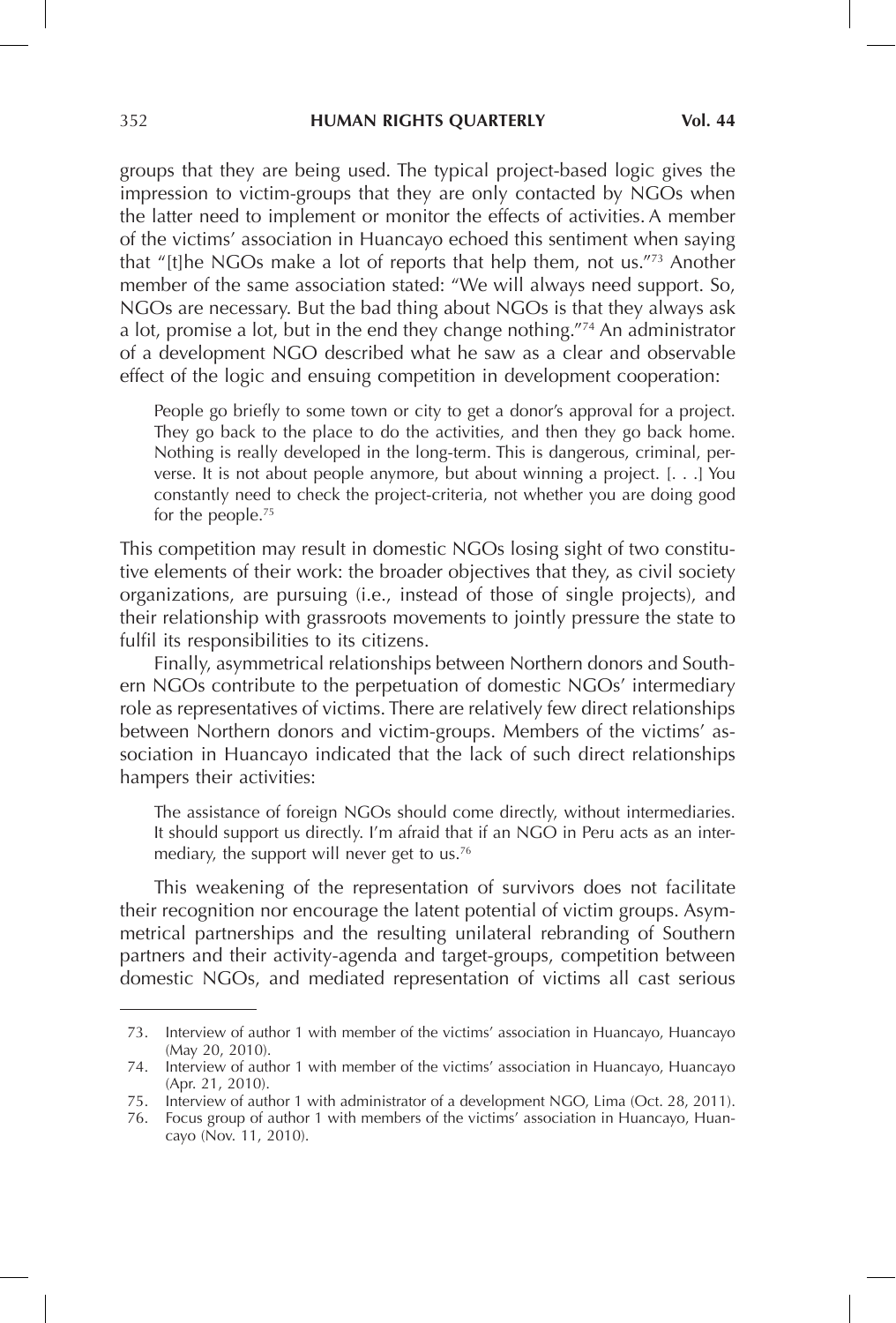doubts not only on the efficacy of the prevailing relationship between NGOs and victim-groups, but also on the veracity with which victims are depicted within international networks of stakeholders in TJ processes.

#### **V. EPHEMERAL AGENDA-SETTING PROCESSES**

The asymmetrical relationships described above are reproduced in the agenda-setting processes within international development cooperation. Modifications in the agendas of donors and NGOs challenge the reciprocal linkages between victim-groups and NGOs as these changing priorities influence whether and how survivors are represented within the international networks of stakeholders in TJ processes and in civil society. The ephemeral nature of target-groups, topics, and timing of interventions are the main defining variables for these agenda-setting processes.<sup>77</sup>

First, in line with human rights discourse, NGOs apply a normative concept of victimhood to identify the "ideal victims" who qualify as potential beneficiaries of their interventions in post-conflict settings.<sup>78</sup> In Peru, the extent to which certain categories of victims were identified as targetgroups changed over time. For example, while the fate of IDPs or unjustly detained persons was still high on the agenda of NGOs during the conflict, the emphasis during the post-conflict period shifted in line with the most important TJ mechanisms that were being implemented on recommendation of the TRC.79 Relatives of disappeared persons involved in the search for their loved ones, and victims who were considered eligible for individual monetary compensations provided by the reparation program (i.e. relatives who lost a direct family member and victims of rape), became the main target-groups of projects and collaborations, often at the expense of the representation of other victims such as (mostly male) victims of (sexual) torture, extrajudicial detention, and forced recruitment.<sup>80</sup> In one of the communities studied, several interviewees identifying with the latter categories of victimization stated that they felt "abandoned," hereby expressing their exclusion from TI-related interventions 81

Second, the priorities of NGOs in terms of the activities they support frequently change as a function not only of the needs within the societies where they operate, but also as a result of the priority-setting processes of donors which are driven by political and economic motives next to humani-

<sup>77.</sup> These findings are embedded in our empirical research.

<sup>78.</sup> Willems, *supra* note 45, at 116; Madlingozi, *supra* note 19, at 213.

<sup>79.</sup> de Waardt, *Naming and Shaming Victims, supra* note 13.

<sup>80.</sup> Willems, *supra* note 45, at 319.

<sup>81.</sup> Interviews of author 2 with members of victims' association in rural community in Ayacucho, (Nov. 17, 2015, Nov. 18, 2015).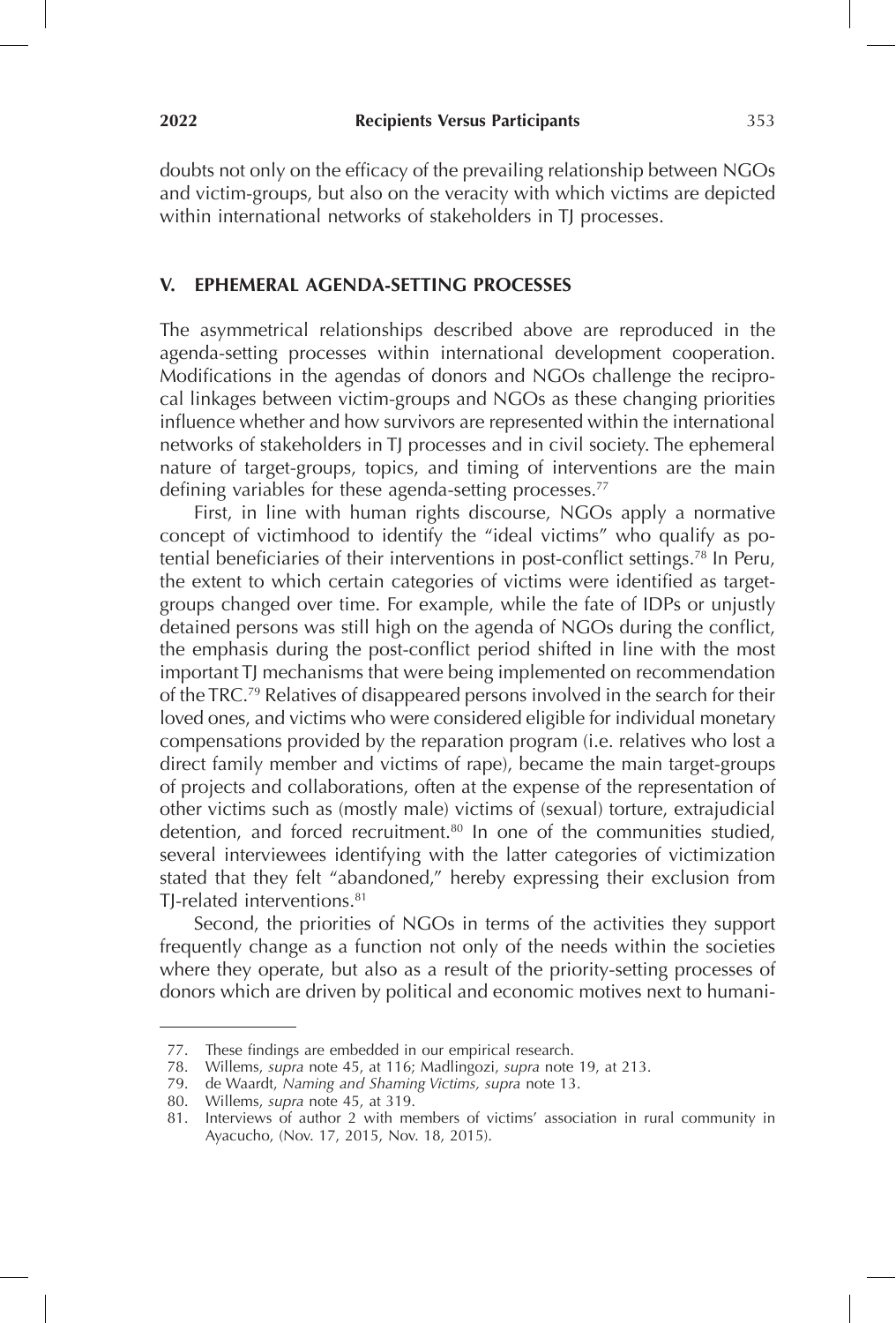tarian ones. $82$  This means that, every so often, new themes may suddenly emerge as the central focus of interventions, only to subsequently vanish shortly after as the result of new development "fashions."83 Thomas Carroll, Denise Humphreys, and Martin Scurrah concluded that, in Peru, some NGOs select their target groups on the basis of available funds from foreign donors, and not on the basis of their experience or expertise with certain groups. $84$ 

In terms of this article, this means that the activities NGOs have engaged in (or not) on behalf of victims of the internal armed conflict may reflect donor priorities more than victims' needs. A clear example of such a donor "fashion" in post-conflict contexts is the focus on commemorative projects that start from the assumption that remembrance of a violent past leads to recognition for victims and prevention for future generations. In Peru, such commemorative projects—rooted in the *"Nie Wieder"* or "Never Again" idea—have been an important focus of donors such as the German Development Cooperation Agency.85 While these projects can play an important role in giving visibility to survivors, the symbolic value of recognition in the form of memory does not always correspond to victims' needs. This is especially true in societies where victims face deeply rooted inequalities, where their needs revolve around socio-economic justice and the material improvement of living conditions.<sup>86</sup> A tension over these priorities arose during a meeting between a human rights NGO and a victim-group in Ayacucho about the organization of an event to commemorate a massacre committed by the army. $87$  Whereas the victim-group wanted to seize the occasion to denounce the defective water supply in their village in front of the government officials attending the ceremony, the NGO representative stressed the importance of demanding official apologies and drawing the attention to the construction of a memorial site.<sup>88</sup>

Third, in addition to the fact that these donor fashions influence agendasetting processes, changes to the agenda are also contingent on the shortterm nature of the activities of many NGOs, which in turn is a result of the logic to fund programs within limited time frames. As early as 1991, scholars pointed out that NGO projects in Peru typically lasted between one and

<sup>82.</sup> Lydia Kapiriri, *Priority Setting in Low Income Countries: The Roles and Legitimacy of Development Assistance Partners*, 5 Pub. Health Ethics 67, 77 (2012); Arturo Escobar, Encountering Development: The Making And Unmaking of the Third World (2012); James Ferguson, The Anti-Politics Machine: "Development," Depoliticization, and Bureaucratic Power in Lesotho (1994).

<sup>83.</sup> Avila, *supra* note 37.

<sup>84.</sup> Thomas Carroll, Denise Humphreys & Martin J. Scurrah, *Grassroots Support Organisations in Peru*, 1 Dev. in Prac. 97 (1991); Teobaldo Pinzas, Partners or Contractors?: The Relationship Between Official Agencies and NGOs (1997).

<sup>85.</sup> Willems, *supra* note 45, at 167.

<sup>86.</sup> *Id*. at 107.

<sup>87.</sup> Observation of author 2 during meeting between human rights NGO and victim-group, Ayacucho (Feb. 28, 2015).

<sup>88.</sup> *Id*.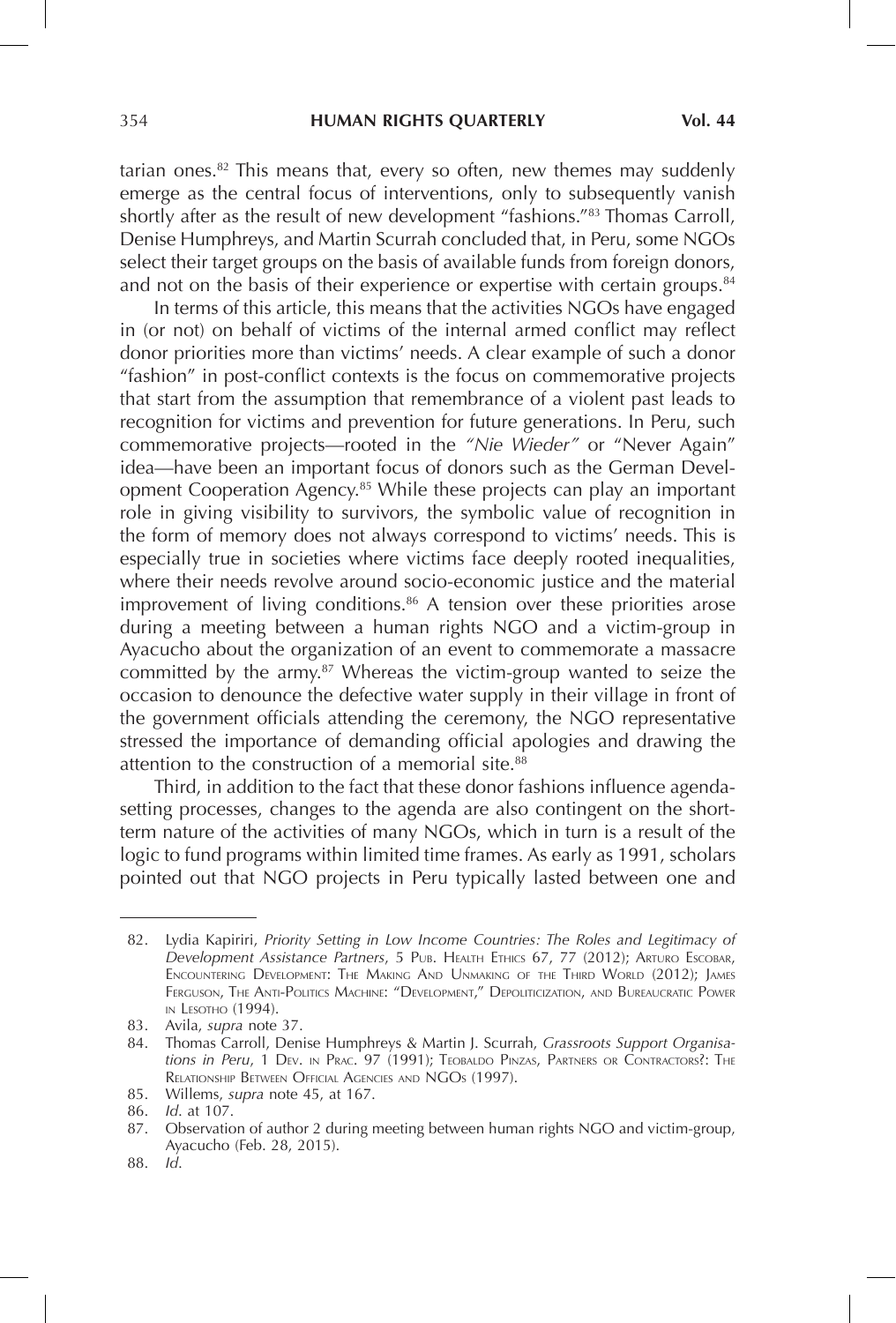three years.<sup>89</sup> This short-term character of activities was criticized by many NGO administrators and victims who were interviewed for this study. One member of the victims' association in Huancayo commented:

It is good that there are NGOs, but the bad thing is that they are not permanent. The NGOs come, do their project, earn their salaries, and then they go. That does not help us.<sup>90</sup>

A professional affiliate of the victims' association in Ayacucho discussed the problems they were experiencing with the maintenance of the building of the Memory Museum of the association, an initiative funded by the German Development Cooperation during a certain period of time:

Their policy is to work for only four years, and even during these years the support decreased, including economic support. They said that the support should be like this because the organisation needs to learn to be self-sustaining. Unfortunately, most organisations are not self-sustaining. So when the support is removed, they can't function. [The victims' association] is sustainable in the sense that it still survives. But it has no financial resources.<sup>91</sup>

Since long-term core funding arrangements between Northern donors and Southern NGOs based on operating costs are virtually non-existent, similar arrangements between Southern NGOs and grassroots organizations are impossible. Consequently, the representation of victims' risks becoming subject to the ephemeral project logic of aid interventions. At the same time, the temporary character of funding provided by Northern donors makes the financial situation of Southern NGOs very precarious. The fact that the latter all fish in the same pond in order to pursue donor money often stimulates competition rather than collaboration, as already described above. In the last couple of years, Peruvian NGOs have experienced a significant decrease in funds for TJ related projects as their urgency has decreased in the eyes of donors.92 The focus of many organizations has therefore shifted to other topics that no longer require partnerships with victim-groups, with all its consequences for the latter's representation in civil society.

# **VI. PATERNALISM**

Paternalistic ideas and behavior are deeply engrained in the politics of aid and seriously challenge the reciprocal relationship between donors, NGOs, and victim-groups in post-conflict settings. The "ideal victims" identified by

<sup>89.</sup> Carroll, Humphreys, & Scurrah, *supra* note 84; Pásara & Delpino, *supra* note 70.

<sup>90.</sup> Interview of author 1 with administrator of a human rights NGO, *supra* note 71.

<sup>91.</sup> Interview of author 1 with professional affiliate of the victims' association in Ayacucho, Ayacucho (Mar. 10, 2010).

<sup>92.</sup> *See* Panfichi & Alvarado, *supra* note 44; Toche, *supra* note 37; Interview of author 1 with administrators of two NGOs in Lima (Oct. 10, 2011; Nov. 28, 2011).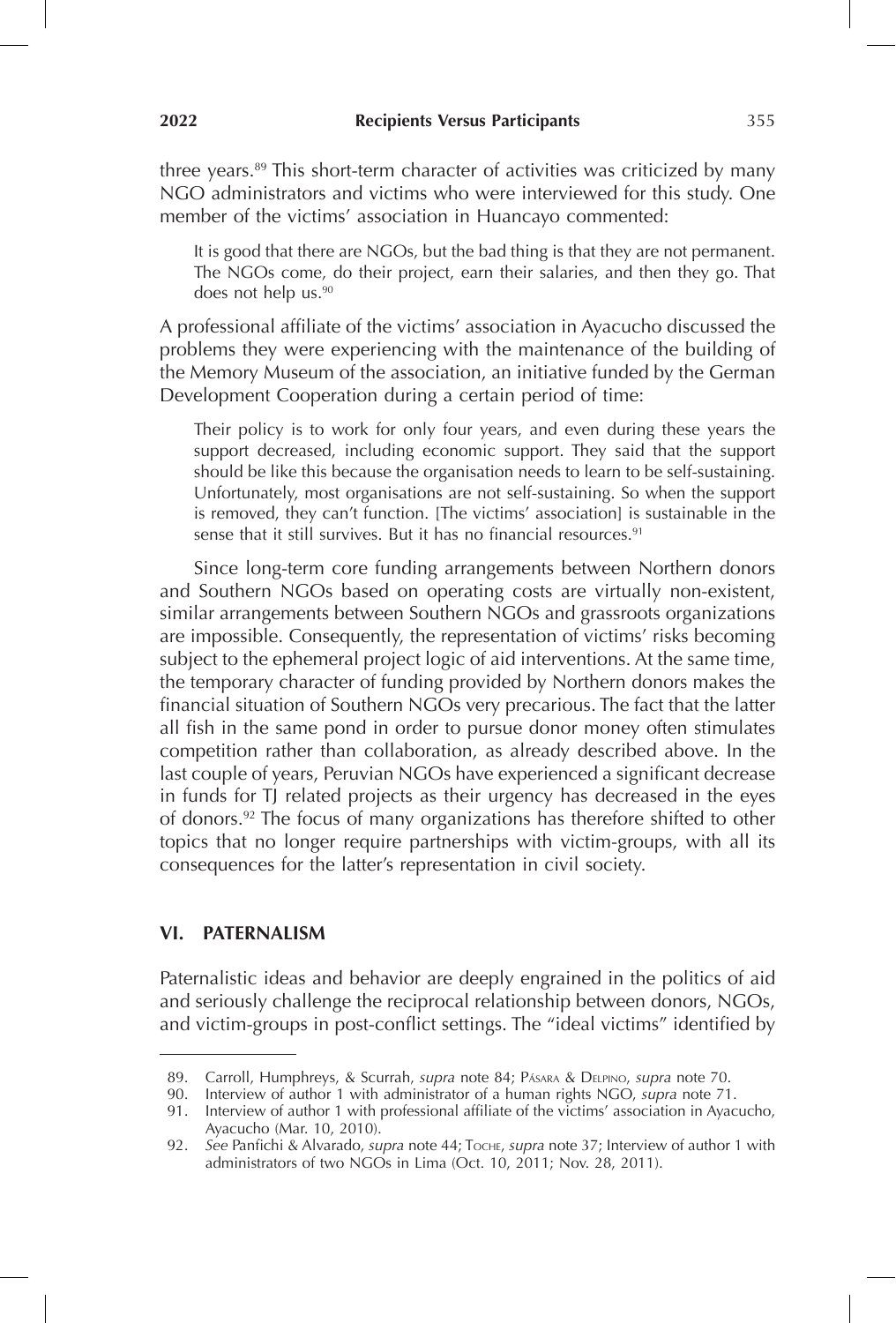donors and NGOs as target-groups for interventions in post-conflict societies are typically ascribed characteristics that imply a lack of agency and are often connected to the socio-economic background, race, and gender of the victim.93 This perception of victimhood opens the door for NGOs to claim to "give a voice" to those who cannot speak for themselves, resulting in paternalistic behavior from the former towards the latter.<sup>94</sup> The needs of victims then risk becoming subordinate to the prejudices and interests of the NGOs who claim to represent them. This is reflected in, among other dynamics, the focus on "capacity-building"—a global trend in development cooperation since the 1990s.<sup>95</sup> According to the NGO administrators interviewed for this study, capacity-building workshops should enable victimgroups to formulate their needs and elaborate project proposals in line with the priorities of potential donors. In practice, strengthening the institutional independence of the victims' associations was in danger of being overlooked in favor of technical service delivery, and it was often unclear to what extent the agenda of the capacity-building workshops corresponded to the previously expressed needs of the association's members.

In addition, by representing members of victim-groups as lacking the necessary capacities and as needing training, NGOs again maintain their role as intermediaries of these groups and affect the way they are represented and have access to resources. This occurred, for example, with the representation of Peruvian IDPs. Despite the fact that their level of organization was internationally recognized as unprecedented, $96$  the NGOs that were supporting the IDP organizations maintained that the displaced would not be able to develop their own program. As a result, financial means for activities were always channeled through NGOs, and never directly through the IDP associations.

The idea that victims need NGOs to represent them clearly limits the possibilities for peer-to-peer collaborations between equal stakeholders. In mid-2009, a Peruvian NGO contacted one of the victims' associations under study to develop a project proposal to raise awareness on the human rights of unjustly detained persons.Board members of the association held a couple of meetings with the NGO administrator for the purpose of drafting a plan and budget. A couple of months later, the foreign donors did approve the proposal, but after the project got financed, the executive board members

<sup>93.</sup> Jelke Boesten, Sexual Violence During War and Peace: Gender, Power, and Post-Conflict Justice in Peru 5 (2016); Lieselotte Viaene, *Life Is Priceless: Mayan Q'eqchi' Voices on the Guatemalan National Reparations Program*, 4 Int'l J. Trans'l Just. 4, 5 (2010); Madlingozi, *supra* note 19.

<sup>94.</sup> *Id*. at 225.

<sup>95.</sup> Jenny Pearce, *Development, NGOs, and Civil Society: the Debate and its Future, in* Development, NGOs, and Civil Society 15, 59, 150 (Deborah Eade ed., 2000).

<sup>96.</sup> The Forsaken People: Case Studies of the Internally Displaced (Roberta Cohen & Francis Mading Deng eds., 1998).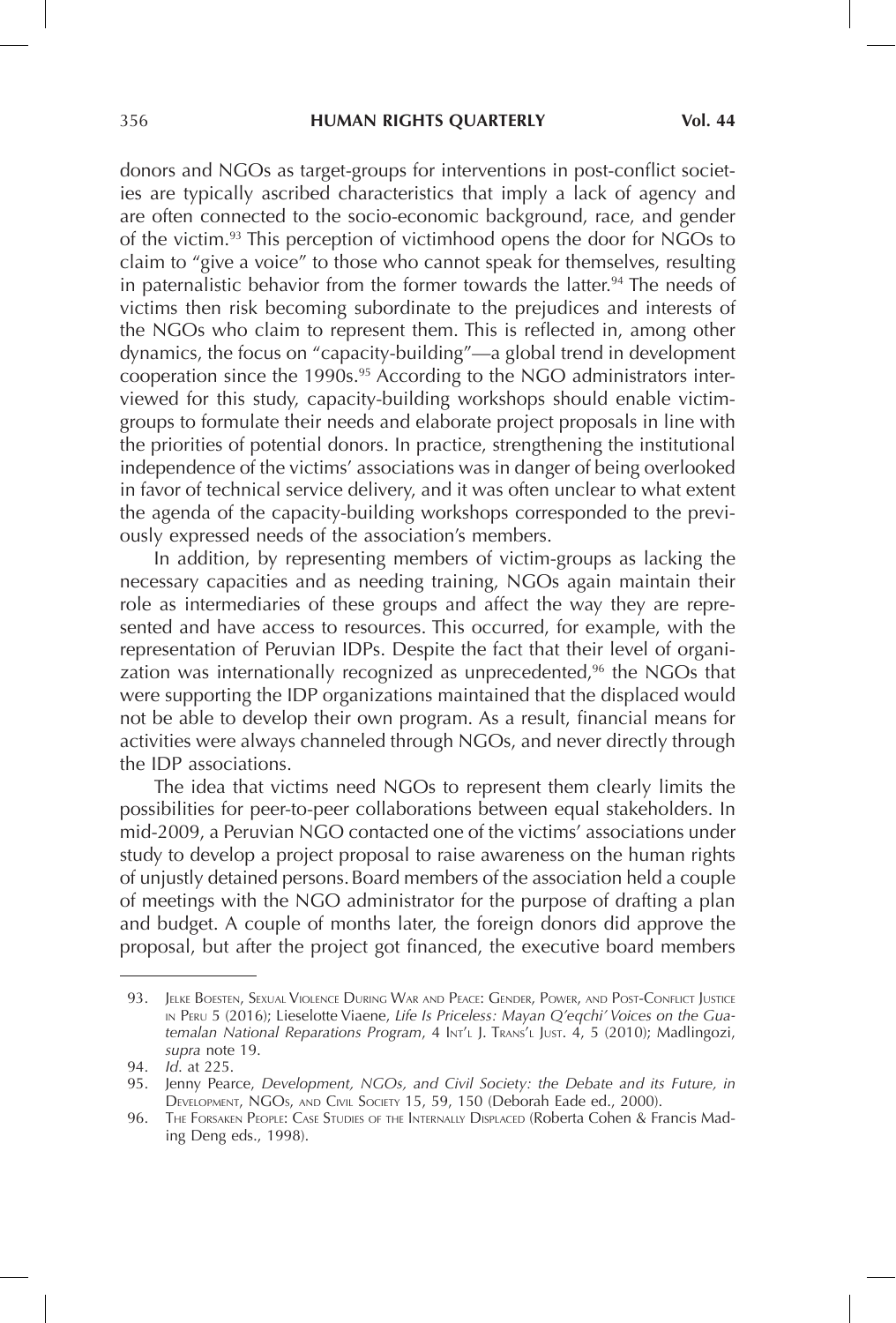of the association were not invited to participate as coordinators, but rather as recipients of the workshop (i.e. as *beneficiados* or beneficiaries). The association declined such involvement. Survivors are thus expected to perform their role as recipients of service-delivery rather than as participants who (co-)design the framework and agenda of the interventions, as this fits the underlying idea of passive victimhood.

In Peru, this understanding of victimhood is often linked to a cultivation of victims' "cultural authenticity" as indigenous Quechua-speaking peasants by NGOs. For example, during a meeting between an NGO and a rural victim group in Ayacucho, the name that was to be given to a newly constructed memorial was being discussed. The NGO administrator rejected the name *santuario* (sanctuary) which the survivors wanted to give to the memorial, stating that they should come up with "something more original, something in Quechua, something authentic linked to the cultural theme."97

The paternalistic attitude of NGOs towards victim-groups moreover generates tensions in the collaborations between the two parties in Peru. The suspicion that NGOs exploit victims' experiences for the benefit of their own organization was shared by many of the members of victims' associations who participated in this study. As one member in Huancayo stated:

NGOs use the victims' associations. We know how they started, the background they have, and now they shut us up with lunches. We should not be used by them. We dislike NGOs, because they deceive us and use us. The poor stay poor, and are used by them as puppets.<sup>98</sup>

In one of the rural communities under study, during a commemorative event in honor of the victims of the internal armed conflict, the priest sharply criticized the work of human rights NGOs in the region in his homily while encouraging the community to stand up for its rights:

Until today, we, poor people, are being used by a lot of NGOs [. . .] who are often enriching themselves by using our name, the tears of these families [. . .] and we cannot tolerate that here. We cannot sell the dignity of our brothers, of our fathers and their pains. [. . .] They have even made documentaries, videos, everything, and they have been sold in a lot of parts of the world. But [. . .] what has changed? Almost nothing! Therefore, brothers, we don't have to wait for the help from outside. Let's stand up ourselves.<sup>99</sup>

Both statements reject the role of NGOs as intermediaries and entail a clear call from and to survivors to reclaim ownership over their own victim-

<sup>97.</sup> Observation of author 2 during meeting between human rights NGO and victim-group, Ayacucho (Feb. 28, 2015).

<sup>98.</sup> Interview of author 1 with member of the victims' association in Huancayo, Huancayo (May 5, 2010).

<sup>99.</sup> Observation of author 2 during commemoration mass for victims of the internal armed conflict in rural community in Ayacucho (May 21, 2015).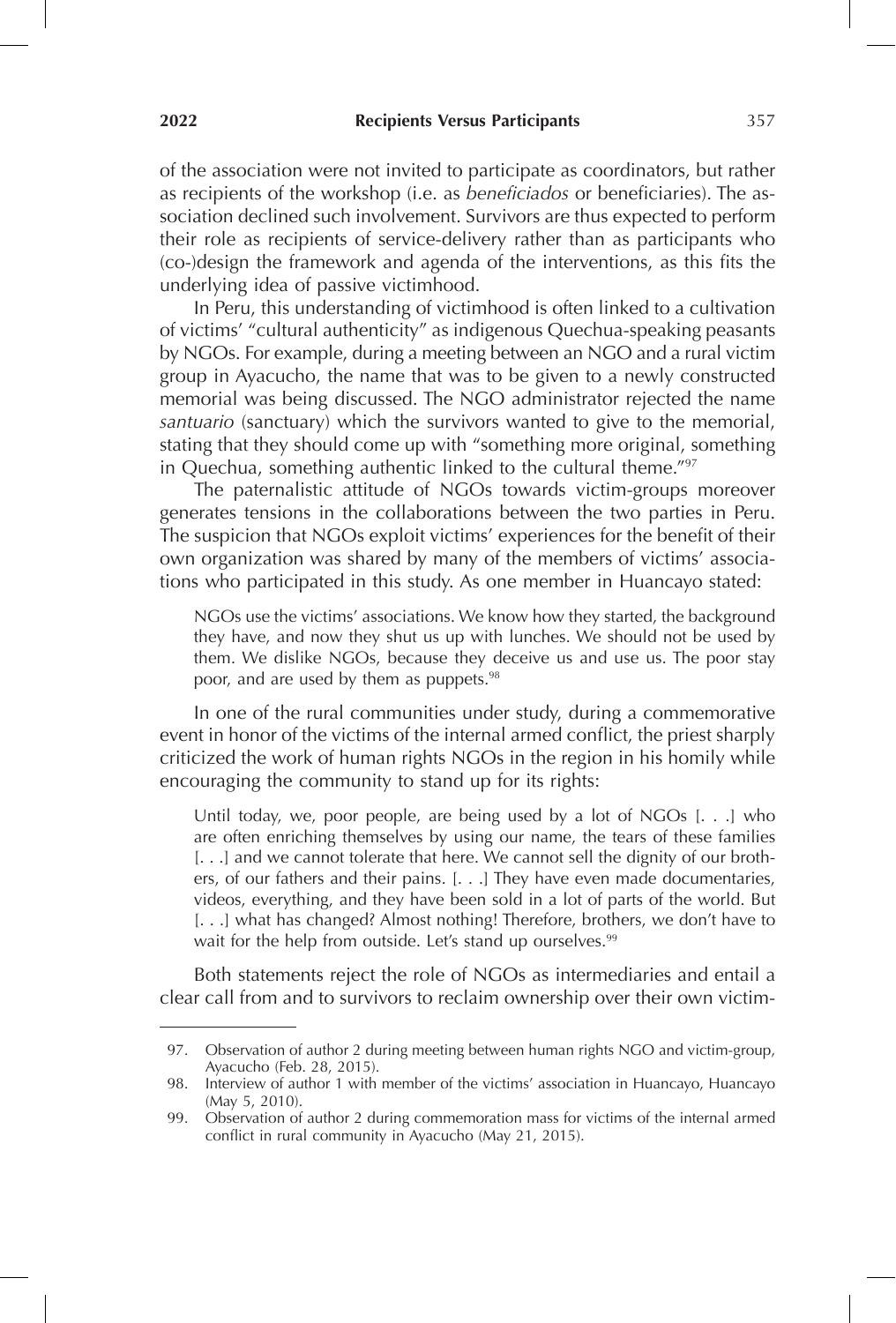hood. The close entanglement of TJ interventions with the politics of aid, however, works against this, as demonstrated in the foregoing paragraphs. Domestic development and human rights NGOs are assumed by donors to represent "the local voice" while direct victim participation and representation remains limited.<sup>100</sup> The dynamics of mediation and (financial) interdependence between domestic NGOs and victim-groups, and the way these are being sustained by the politics of aid, are generally neglected despite their impact on victim representation and claim-making.

#### **VII. SOCIO-GEOGRAPHICAL CONCENTRATION OF DEVELOPMENT INTERVENTIONS**

In addition to the other three features of development cooperation, we argue that socio-geographical concentrations of NGOs have an impact on the representation of victim-groups within international networks of stakeholders in TJ processes and domestic civil society. In Peru, the presence of NGOs with a post-TRC agenda in the surroundings of victims has been critical for the latter's access to external support. This spatial distribution has fueled tensions between NGOs and victim-groups since the very beginning of their relationship in the mid-1980s. In contrast to the NGOs, most of the victim-groups—with the exception of some—are not located in Lima. As a rule, they emerged in rural areas where violence was rife, or in regional urban centers where people had taken refuge. The physical distance between these associations and the Lima-based NGOs, for example, made members of victims' associations feel excluded from activities organized by human rights NGOs in the capital.101

Two important geographical divisions within Peru explain the areas in which NGOs tend to be concentrated within the country: first, among the different highland and (sub)tropical forest regions, and second, between the capital and the rest of the country. Regarding the first, Anthony Bebbington systematically demonstrated how it is not the socio-economic geography of poverty, but rather the life histories of social networks, professionals and institutions that both underlie and precede the existence of NGOs in Peru, and which resulted in a significant concentration of NGOs in certain highland areas.<sup>102</sup> This means that NGOs and their activities are not likely to be present in areas where they, or their employees, did not previously conduct operations, irrespective of the emergent needs and priorities of populations in those areas.

<sup>100.</sup> Shaw, Waldorf, & Hazan, *supra* note 7, at 4.

<sup>101.</sup> Coletta Youngers & Susan C. Peacock, La C La Coordinadora Nacional de Derechos Humanos del Perú Un Estudio de Caso de Construcción de una Coalición (2002).

<sup>102.</sup> Bebbington, *supra* note 8, at 725.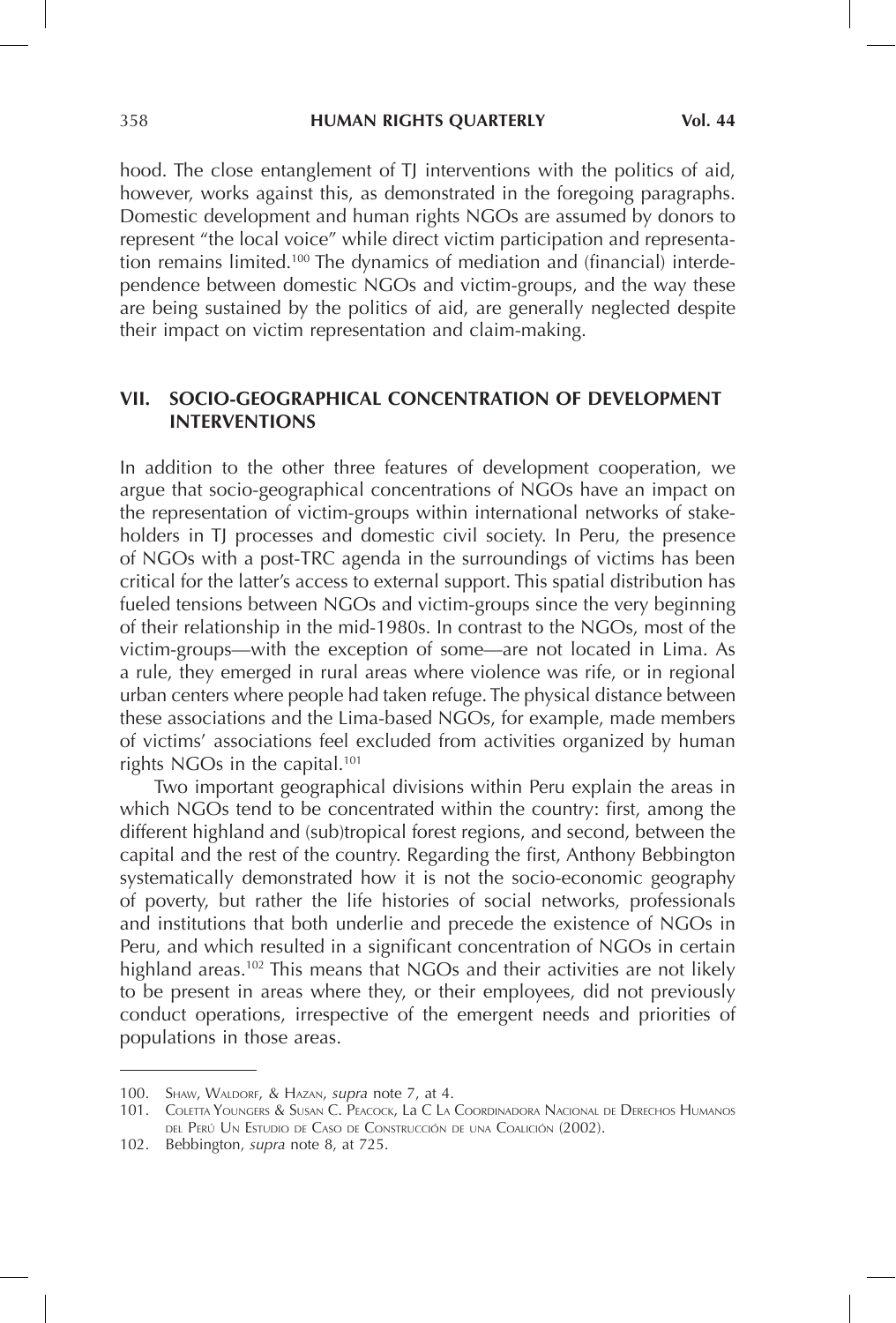In this regard, the absence of human rights and development NGOs focusing on post-conflict related topics is especially remarkable in the subtropical Valley of the Rivers Apurímac Ene and Mantaro (commonly abbreviated as VRAEM), a geopolitical zone which is a main area of coca cultivation and was severely affected by the internal armed conflict.<sup>103</sup> The International Committee of the Red Cross (ICRC) is the only humanitarian institution in the VRAEM working in the area of TJ and dealing with the past, more specifically in the search for missing persons.<sup>104</sup> They have, however, not more than one responsible staff member for a region that has approximately half a million inhabitants.<sup>105</sup> As a result of the absence of NGOs—which in many remote parts of the country take over the state's responsibility of informing citizens about their rights—disinformation and confusion about the TRC and the reparation program are even more present in the VRAEM than in the highland regions. For example, some interviewees in the VRAEM point out that they did not have the opportunity to testify because the TRC never came. Several respondents were unaware of the fact that they can still apply to be added to the victim register as a beneficiary for reparations, and there is general confusion about the administrative procedure and the types of reparations that can be claimed. Some state that they have claimed reparations but did not receive anything, while their profile corresponds to the requirements.106

Second, the majority of the main offices of NGOs are based in the capital as a result of the longstanding national tendency towards intensive centralization. Development scholars first discerned this evolution and observed the absence of NGOs in many Peruvian interior (especially (sub)tropical forest) areas more than twenty years ago.<sup>107</sup> As with the differences in concentrations among the highland regions, this spatial distribution does not necessarily reflect local needs.<sup>108</sup> This means that international cooperation networks tend to reproduce rather than counterbalance the existing socio-political and economic hierarchies and patterns of uneven development between Lima and other regions of the country.<sup>109</sup> In the context of this study, leaders of victims' associations in Ayacucho and Huancayo argued that they had not been informed on time about meetings in Lima, or that activities in that city meant that they would be unable to earn any money not only on the day of the meeting itself, but also on the long days of travel required to get to Lima. Since members of victims' associations participate on a voluntary basis, every

<sup>103.</sup> Willems, *supra* note 45, at 431.

<sup>104.</sup> Personal communication of author 2 with ICRC representative (May 11, 2017).

<sup>105.</sup> *Id*.

<sup>106.</sup> Interview of author 2 with survivor of the internal armed conflict in the VRAEM region (June 27, 2018).

<sup>107.</sup> Padrón, *supra* note 37, at 49.

<sup>108.</sup> Panfichi & Alvarado, *supra* note 44, at 176.

<sup>109.</sup> Youngers, *supra* note 46, at 23.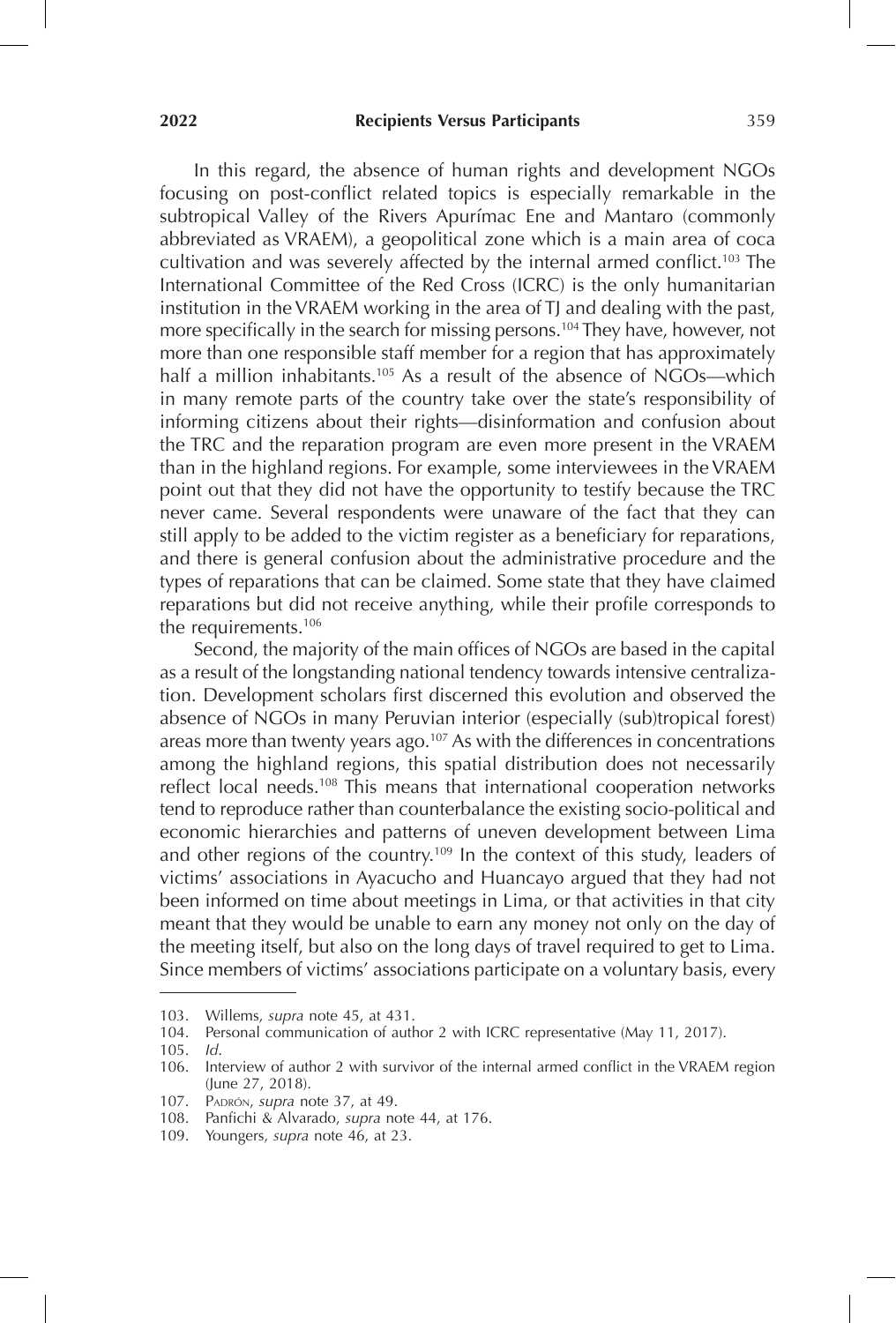hour of participation means no income, because the majority of them do not have formal jobs with a stable income. Members and leaders complained about meetings being organized in Lima, and about the lack of financial support for traveling and staying the night, whereas NGO administrators, if they visited Huancayo for monitoring or assessment activities, travelled in expensive intercity buses. Again, these kinds of inequalities between NGOs and victims' associations run the risk of undermining the possibilities of the victim-groups located in different regions of the country to make common cause in pressuring the state to implement the TRC's recommendations and put victims' rights on the political agenda.

Besides fueling tensions, this spatial concentration also shapes the extent to which victims are represented within international networks of stakeholders in TJ processes and civil society as it influences grassroots-associations, including victim-groups' access to donors and international networks.110 Concomitantly, this uneven concentration results in the "exclusion" or "systematic disadvantaging" of groups by the broader structure of development cooperation and the underlying politics of aid.<sup>111</sup> The uneven sociogeographical distribution of NGO funds has thus led to some victim-groups being represented within the international networks of stakeholders in TJ processes, and others being excluded. This is not because the needs of the two groups differ from one another, but because those in the excluded group had the misfortune of not living or organizing themselves in the "right" place.

#### **VIII. CONCLUSION**

At the end of August 2009, the president of a victims' association expressed her doubts about whether or not to attend the yearly event commemorating the sixth anniversary of the presentation of the Peruvian Truth and Reconciliation Commission report.112 The year before, representatives of a number of organizations had agreed to go from the office of an NGO to the event. As soon as they arrived, they were asked to wear the t-shirts of the NGO whose office served as the meeting point. They were told that, if they did this, they could get a free lunch following the demonstration. The leader of the victims' association expressed that she was disappointed in the many members of her organization who changed their t-shirts, but that she also

<sup>110.</sup> Bebbington, *supra* note 8, at 732.

<sup>111.</sup> *Id.* at 740.

<sup>112.</sup> The association in which she was participating was not selected as one of the case studies, because it organized activities sporadically, which meant that conducting participatory observations in this organization on a daily basis was not possible. The association was visited a few times however, because of its long history of advocacy for victims' rights since the mid-1980s.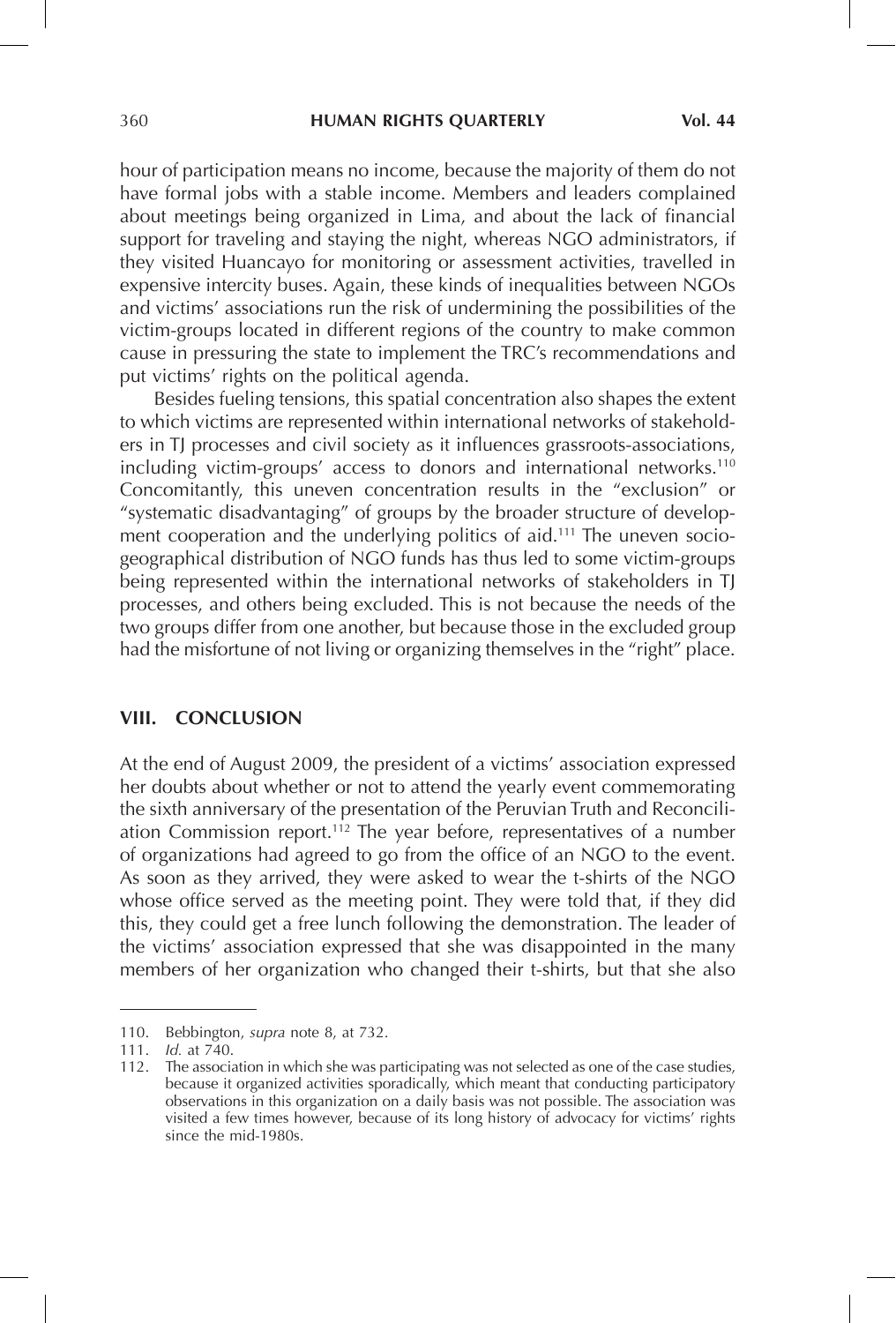understood their decision to accept a free lunch on a day when they would not be earning any money.<sup>113</sup>

These remarks demonstrate a less favorable aspect of the interdependency between victim-groups and NGOs. With a government that shows no interest in the demands and objectives of all stakeholders advocating the same cause, the success of activities related to TJ relies on the active involvement of these stakeholders. Because of the support obtained through international development cooperation, the abovementioned NGO had an office big enough to accommodate a large number of persons, along with the money to pay for the lunches and t-shirts of these persons, and was thus able to take up a central role in exerting pressure for the common cause. As a result, however, this NGO prevented the participating victims' associations from presenting themselves as independent entities at the event. This anecdote is but one illustration of the relationships between NGOs and victim-groups in the Peruvian post-conflict context analyzed in this article.

By building on conceptualizations regarding the practices of international development cooperation, we find that politics of aid seriously impact the representation of victims in international networks of stakeholders in TJ efforts as well as their participation in TJ processes. We have demonstrated first of all how the asymmetrical relationships between Northern NGOs or donors, domestic development and human rights NGOs, and victim-groups impede an equitable collaboration between domestic NGOs and victim-groups. These asymmetrical relationships are reproduced through the ephemeral agendasetting processes that characterize development cooperation, which force domestic NGOs to adjust their priorities to target-groups, trends, and timing defined by international donors instead of building genuine alliances with victim-groups and facilitating agenda-setting by the latter. Socio-geographical concentrations of development interventions furthermore aggravate inequalities between civil society actors, and dynamics of paternalism sustain a denial of the agency of grassroots groups, such as victims' associations.

In the case of Peru, the analyzed features of international development cooperation have contributed to a disintegration rather than a unification of civil society in the wake of the internal armed conflict by generating tensions between potential allies and limiting victims' space for claim-making and representation. This implies that, despite the shared objectives of domestic NGOs and victim-groups to pressure the state to comply with (promised) TJ measures that meet survivors' rights and demands, their efforts have suffered from serious fragmentation.

We are fully aware of the pivotal role that NGOs play in filling the void, particularly in contexts where governments have neglected their responsibil-

<sup>113.</sup> Interview of author 1 with president of a victims' association in Lima, Lima (Aug. 24, 2009).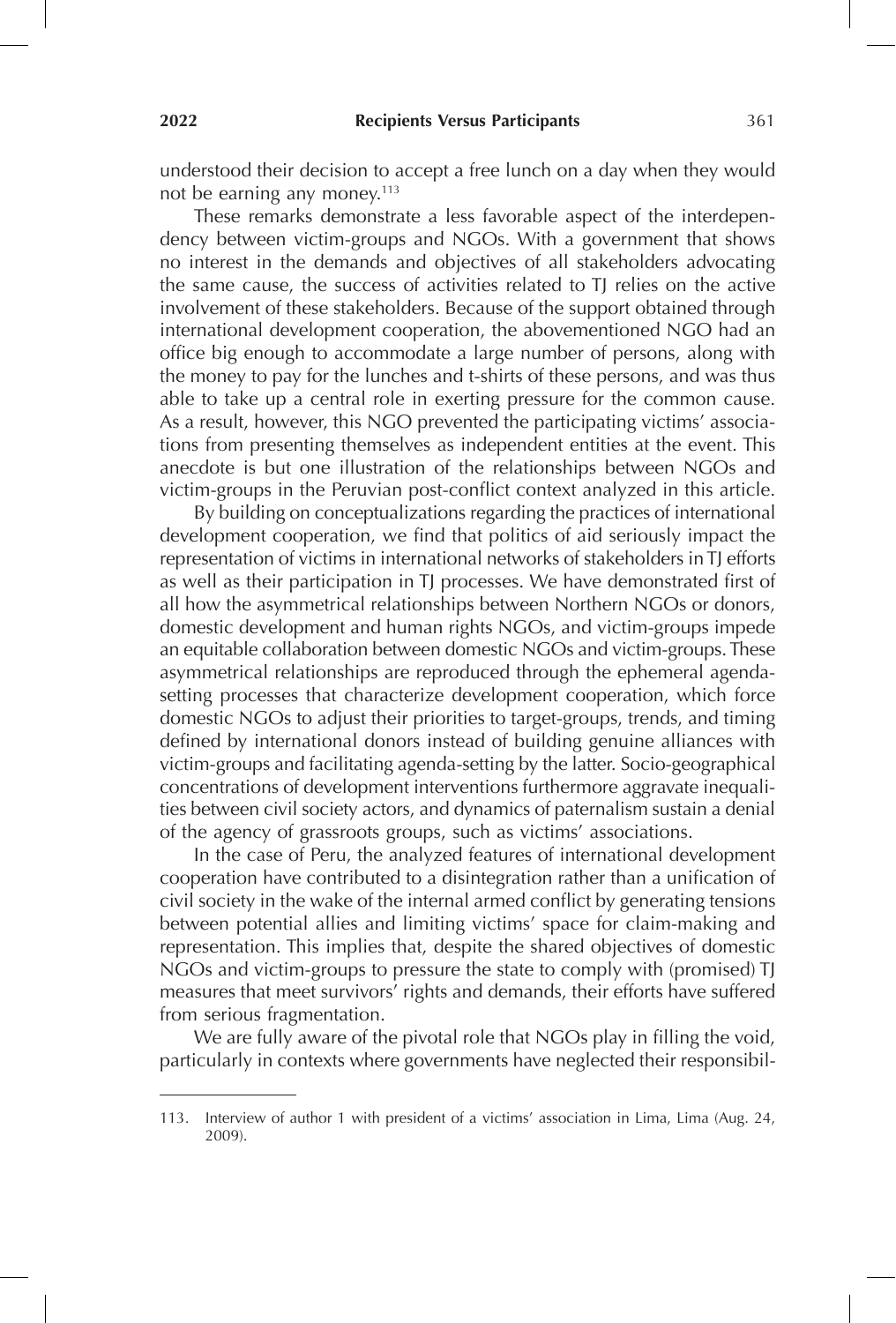ity to address the impact of massive human rights violations on the lives of survivors, as is the case in Peru. However, it seems that the original role of domestic NGOs as emancipators of grassroots-groups has unintentionally eroded and is at the same time contested by the groups these NGOs claim to represent. Rather than qualifying the intentions or impact of the work of domestic NGOs on the lives of survivors, we identify specific features of international development cooperation as explanations for this erosion in the Peruvian case. David Mosse convincingly showed that international development cooperation is not so much driven by policy in itself, but rather by maintaining the relationships that arise during the practice of development cooperation.114 Policies are created to capture diverse interests in coherent frameworks, and used as a tool for legitimizing interventions.<sup>115</sup> Maintaining relationships between the parties that shape, implement, and participate in projects (e.g. the donors, local elites, private development agencies, and recipients) is therefore what really matters in practice.

This article shows that relationships are critically important in daily practice, while adopting a different posture about maintaining relationships as the driving force. Starting with an ethnographic analysis focusing on victimgroups, instead of focusing on the intermediary organizations that advocate on their behalf, enables us to analyze what happens when the politics of aid affect survivors' possibilities to participate in any way in TJ networks. It moreover helps us to understand how these politics challenge possibilities to build and maintain relationships within civil society in order to strive collectively for wider social aims. As we have argued, the lack of cohesion between domestic civil society actors can have serious consequences for the ways in which victims and their demands are articulated and addressed in the context of TJ processes, as the efforts to do so become subject to the ephemeral and fragmented nature of the wider politics of aid.

Understanding how politics of aid are at play in domestic civil society networks is therefore also crucial if we want to gain a better understanding of the potential and limits of victim participation in TJ efforts. The conclusions about asymmetrical relationships, ephemeral agenda-setting processes, paternalism, and socio-geographical concentration of development intervention all suggest the need to empirically examine how politics of aid limit the options for domestic civil society actors to set the agenda in post-conflict societies. As we have demonstrated, certain features of international development cooperation strengthen the mediation of images about victimhood and representation of victims' demands by domestic NGOs, even when this is openly opposed by victim-groups themselves. In addition to the fact that this weakening of the representation obstructs the recognition of the agency of

115. *Id*.

<sup>114.</sup> David Mosse, Cultivating Development; An Ethnography of Aid Policy and Practice (2005).